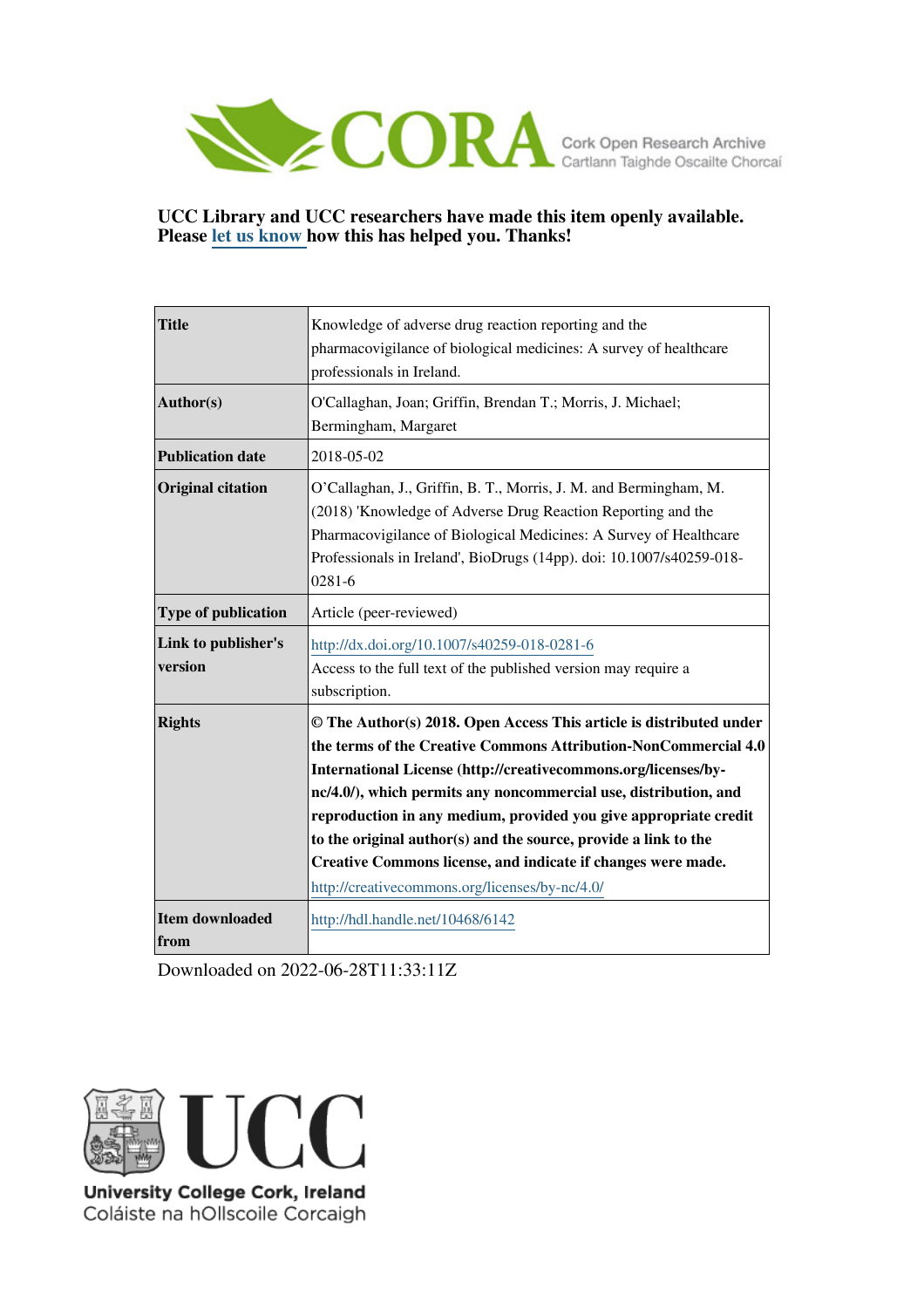ORIGINAL RESEARCH ARTICLE



# Knowledge of Adverse Drug Reaction Reporting and the Pharmacovigilance of Biological Medicines: A Survey of Healthcare Professionals in Ireland

J. O'Callaghan<sup>1,2,3</sup> • B. T. Griffin<sup>1,2</sup> • J. M. Morris<sup>1</sup> • Margaret Bermingham<sup>2</sup>

© The Author(s) 2018

#### Abstract

Background In Europe, changes to pharmacovigilance legislation, which include additional monitoring of medicines, aim to optimise adverse drug reaction (ADR) reporting systems. The legislation also makes provisions related to the traceability of biological medicines.

Objective The objective of this study was to assess (i) knowledge and general experience of ADR reporting, (ii) knowledge, behaviours, and attitudes related to the pharmacovigilance of biologicals, and (iii) awareness of additional monitoring among healthcare professionals (HCPs) in Ireland. *Methods* Hospital doctors ( $n = 88$ ), general practitioners (GPs)  $(n = 197)$ , nurses  $(n = 104)$  and pharmacists  $(n = 309)$  completed an online questionnaire.

Results There were differences in mean knowledge scores relating to ADR reporting and the pharmacovigilance of biologicals among the HCP groups. The majority of HCPs who use biological medicines in their practice generally record biologicals by brand name but practice behaviours relating to batch number recording differed between some professions. HCPs consider batch number recording to be valuable but also regard it as being more difficult than brand name recording. Most respondents were aware of the

Electronic supplementary material The online version of this article [\(https://doi.org/10.1007/s40259-018-0281-6](http://dx.doi.org/10.1007/s40259-018-0281-6)) contains supplementary material, which is available to authorized users.

- Regulatory Science Ireland, c/o School of Pharmacy, University College Cork, Cork, Ireland
- <sup>2</sup> School of Pharmacy, University College Cork, Cork, Ireland
- <sup>3</sup> Health Products Regulatory Authority, Kevin O'Malley House, Earlsfort Centre, Earlsfort Terrace, Dublin 2, Ireland

concept of additional monitoring but awareness rates differed between some groups. Among those who knew about additional monitoring, there was higher awareness of the inverted black triangle symbol among pharmacists  $(>86.4\%)$  compared with hospital doctors  $(35.1\%)$ , GPs (35.6%), and nurses (14.9%). Hospital pharmacists had more experience and knowledge of ADR reporting than other practising HCPs.

Conclusion This study highlights the important role hospital pharmacists play in post-marketing surveillance. There is a need to increase pharmacovigilance awareness of biological medicines and improve systems to support their batch traceability.

#### Key Points

There were differences in experience and knowledge of ADR reporting as well as confidence in the ability to report ADRs among hospital doctors, general practitioners, nurses, and pharmacists

Healthcare-professional awareness of additional monitoring was high. However, pharmacists were significantly more aware of the inclusion of the inverted black triangle symbol  $\nabla$  on the product information of such medicines than hospital doctors, general practitioners, and nurses

Overall, healthcare professionals were more familiar with the term biological medicine than biosimilar medicine. Biological medicines are typically recorded by brand name but batch numbers are recorded to a lesser extent. This may negatively impact the traceability of biologicals to batch level in ADR reporting databases

 $\boxtimes$  Margaret Bermingham Margaret.bermingham@ucc.ie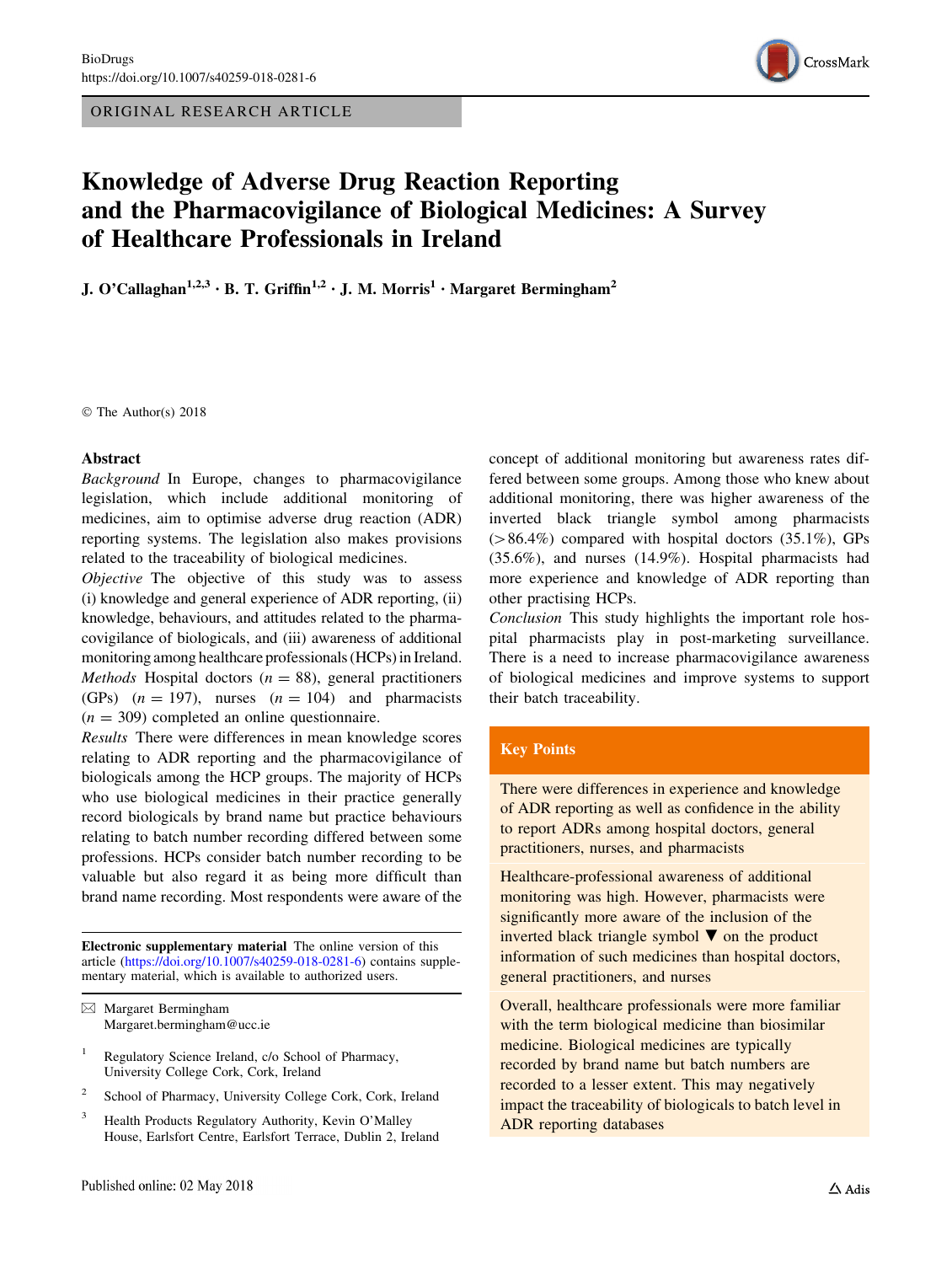## 1 Introduction

Pharmacovigilance refers to the ongoing assessment of a medicine's safety throughout its lifecycle [\[1\]](#page-12-0). Adverse drug reaction (ADR) reporting is a key source of information for safety signal detection activities and is useful in the identification of rare adverse events [\[2](#page-13-0)]. However, it is estimated that only 6% of ADRs are reported [[3\]](#page-13-0). Factors that may contribute to underreporting among healthcare professionals (HCPs) include knowledge, negative attitudes, lack of time and motivation [\[4](#page-13-0)]. Lack of standardised reporting processes and gaps in healthcare information systems also contribute to underreporting [\[5](#page-13-0)]. New pharmacovigilance legislation, which came into effect in Europe in July 2012, resulted in specific changes related to ADR reporting including provision for direct patient reporting of ADRs and additional monitoring of medicines [\[6](#page-13-0)]. Additional monitoring aims to encourage ADR reporting, thereby allowing additional safety data to be gathered for medicines containing new active substances or medicines with emerging safety issues. The additional monitoring status of a medicine is indicated by the presence of an inverted black triangle symbol  $\nabla$ , accompanied by an explanatory statement encouraging the reporting of ADRs, on the Summary of Product Characteristics (SmPC) and the Package Leaflet (PL) [\[7](#page-13-0)]. The revised pharmacovigilance legislation also made provisions related to the traceability of biological medicines. As such, brand name and batch numbers should be included in ADR reports for biological medicines [[8\]](#page-13-0).

Biological medicines pose specific challenges for pharmacovigilance. A recent guideline published by the European Medicines Agency (EMA) highlights four key considerations for the pharmacovigilance of biologicals; namely immunogenicity, manufacturing variability, stability/cold chain requirements and product traceability [\[9](#page-13-0)]. Biological medicines are inherently variable and although different batches of the same biological medicine are not identical, the quality of each batch is tightly controlled to ensure the safety and efficacy of the medicine [\[10](#page-13-0)]. However, necessary manufacturing process changes [\[10](#page-13-0)] can impact quality attributes of the biological and this can occur unbeknownst to healthcare professionals and patients [\[11](#page-13-0)]. In rare instances, these changes can have unforeseen effects on the immunogenicity of a product [\[12](#page-13-0)]. Biological medicines including biosimilars are becoming increasingly available [\[13](#page-13-0)]. Biosimilars are distinct from the generics of chemical medicines as, owing to the complexities of biological substances and their manufacturing processes, biosimilars are not completely identical to the original medicine on which they are based (reference medicine). Similarity to the reference medicine is demonstrated

through a rigorous comparability exercise conducted at the quality, pre-clinical and clinical levels [\[14](#page-13-0)]. All newly approved biological medicines, including biosimilars, are subject to additional monitoring for a period of 5 years after approval.

The traceability of biologicals is essential so that the impact of suspected ADRs can be properly evaluated to both product and batch level. Contrary to naming approaches taken in the United States [\[15](#page-13-0)], a biosimilar in Europe has the same international non-proprietary name (INN) as its reference medicine, even though it is not its generic equivalent. Therefore, inclusion of the brand name in ADR reports allows differentiation to be made between products. Product-specific pharmacovigilance also allows changes in product quality or characteristics that may result in clinically meaningful differences arising between products with the same INN [\[9](#page-13-0), [16\]](#page-13-0) to be captured. Traceability to batch level is necessary to signal batch-specific issues or flag adverse reactions attributable to manufacturing process changes [\[17](#page-13-0)]. Consequently, HCPs are advised to systematically record and report detailed exposure information for all biological medicines [\[18](#page-13-0)].

In most cases, biologicals are prescribed in specialised hospital settings; however, patients receiving these medicines are usually cared for by multidisciplinary teams composed of hospital doctors, nurses, general practitioners (GPs) and pharmacists. Biological medicines have specific pharmacovigilance considerations and all newly approved biologicals are subject to additional monitoring. An appreciation of these considerations by HCPs helps to ensure the safe and effective use of biological medicines. Several studies on knowledge of ADR reporting among HCPs have been conducted previously [\[19–23](#page-13-0)] and the findings suggest knowledge of, as well as communication and training on ADR reporting could be improved. However, there appear to be no studies that address HCP knowledge of the pharmacovigilance of biological medicines. It is also not known if HCPs in Europe are aware of additional monitoring. A survey of a diverse group of HCPs in Ireland was conducted in order to assess and compare (i) knowledge and general experience of ADR reporting, (ii) knowledge, behaviours and attitudes related to the pharmacovigilance of biologicals and (iii) awareness of additional monitoring.

#### 2 Methods

#### 2.1 Questionnaire Design

A questionnaire was developed based on previously published studies [\[13](#page-13-0), [19](#page-13-0), [24–27](#page-13-0)]. The questionnaire wording was agreed by a panel of experts with backgrounds in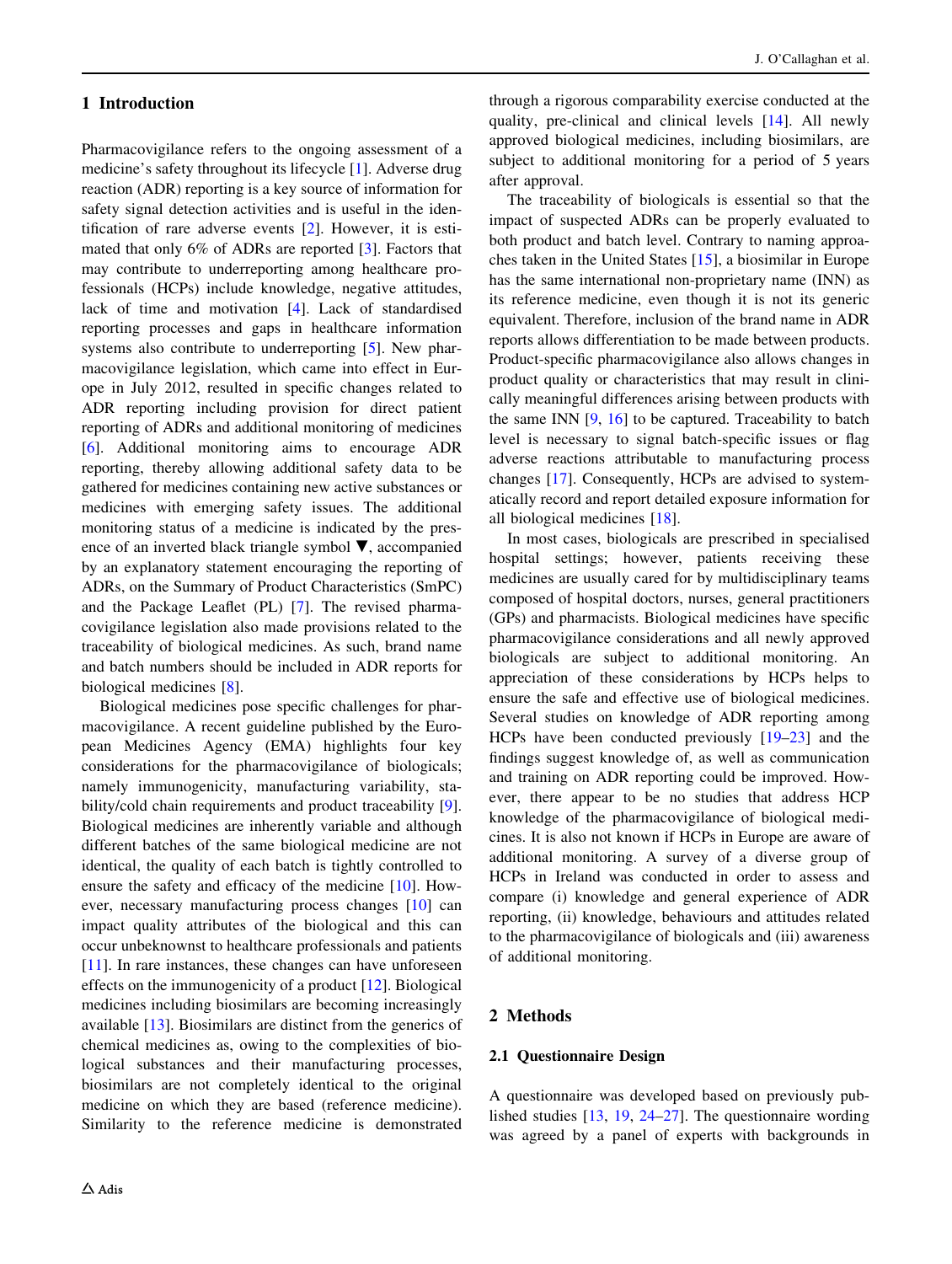regulation, clinical pharmacy, pharmacovigilance, academia and regulatory affairs. The face validity of the questionnaire was tested in a pilot study using a convenience sample of 18 HCPs. Minor modifications were made to some of the questions after the pilot study to improve clarity. On the basis of the pilot study it was estimated that the questionnaire would take 5–10 min to complete.

The questionnaire consisted of an information letter with informed consent statement and a total of 26 questions, including questions consisting of multiple choice statements. Not all questions had to be answered as respondents were directed towards questions that were relevant to them using an in-built 'survey-monkey logic' tool. Two sets of closed questions were used to measure knowledge. Each set of closed questions contained eight statements and respondents were asked to respond 'yes', 'no' or 'don't know' to each statement. The first set related to ADR reporting. Seven of the eight statements had been used in previous surveys of medical students, pharmacy students and pharmacists [\[19](#page-13-0), [24,](#page-13-0) [25\]](#page-13-0). The second set of closed questions contained eight statements relating to specific pharmacovigilance considerations for biological medicines. A brief explanation of the term biological medicine was provided. The questionnaire is provided in the electronic supplementary material (ESM).

Two dichotomous closed questions were used to establish respondent's knowledge of the concept of 'additional monitoring' (a brief explanation of this term was provided) and the presence of the inverted black triangle  $\nabla$  on product information. A 5-point Likert scale was used to establish awareness and behaviours related to additional monitoring among HCPs who had knowledge of this concept. Familiarity with the terms 'biological medicine' and 'biosimilar medicine' was established using two multiplechoice questions. Respondents who prescribed, dispensed or administered biological medicines were asked questions related to traceability of biologicals in their practice. Attitudes related to the value and difficulty of brand name and batch number recording were assessed on two different scales. The first scale was anchored by 'Worthless (1) to Valuable (7)' and the second scale by 'Easy (1) to Difficult  $(7)$ .

#### 2.2 Questionnaire Distribution

The questionnaire was made available to HCPs online (hosted at [http://www.surveymonkey.com\)](http://www.surveymonkey.com) from May to July 2017. The HCP groups were hospital doctors (practising at consultant [specialist] or non-consultant level), GPs (doctors working in primary care), nurses and pharmacists. Hospital doctors and GPs were invited to complete the questionnaire in emails circulated to members by the Royal College of Physicians in Ireland and the Irish College of GPs, respectively. The Office of Nursing and Midwifery Services in the Irish Health Service Executive requested senior nurses to distribute the survey link to their nursing staff. Finally, the Pharmaceutical Society of Ireland provided details of members' email addresses to one member of the research team (JOC). One reminder email was sent to nurses and GPs. Due to project time constraints, hospital doctors and pharmacists did not receive any reminders. No honorarium was provided to respondents.

#### 2.3 Statistical Analysis

All data were analysed using IBM SPSS Statistics Version 23. Each respondent's knowledge level relating to (i) ADR reporting and (ii) the pharmacovigilance of biologicals was calculated by summing all correct items and dividing by the total number of items. Comparison between categorical variables was performed using the Chi square test for independence. Independent  $t$  tests or one-way Analysis of Variance (ANOVA) was used to compare mean knowledge scores with baseline characteristics. The Mann–Whitney  $U$  test or the Kruskal–Wallis test were used to confirm findings in cases where not all assumptions of the parametric tests were met. A 5% significance level applies throughout all hypothesis testing. A Bonferroni correction was applied when multiple group comparisons were made. In cases where 15 comparisons were made, the alpha level was adjusted to 0.003, where five comparisons were made, the alpha level was 0.01.

#### 2.4 Analysis of Adverse Drug Reaction (ADR) Database

Information on the sources of suspected new ADR reports was obtained from annual reports published by the Health Products Regulatory Authority (HPRA, formerly Irish Medicines Board) for a 5-year period (2012–2016). Reports are published on the HPRA website [[28\]](#page-13-0). ADR reports for biological medicines containing epoetins, filgrastims and infliximab were extracted from the HPRA ADR database. The reports covered a 5-year period (2013–2017). These substances were chosen as both reference and biosimilar products were available on the Irish marketplace. Reports were reviewed for inclusion of brand name and batch number details.

#### 2.5 Ethical Considerations

The research study was approved by the Social Research Ethics Committee (SREC) in University College Cork, Ireland (Log 2017-039).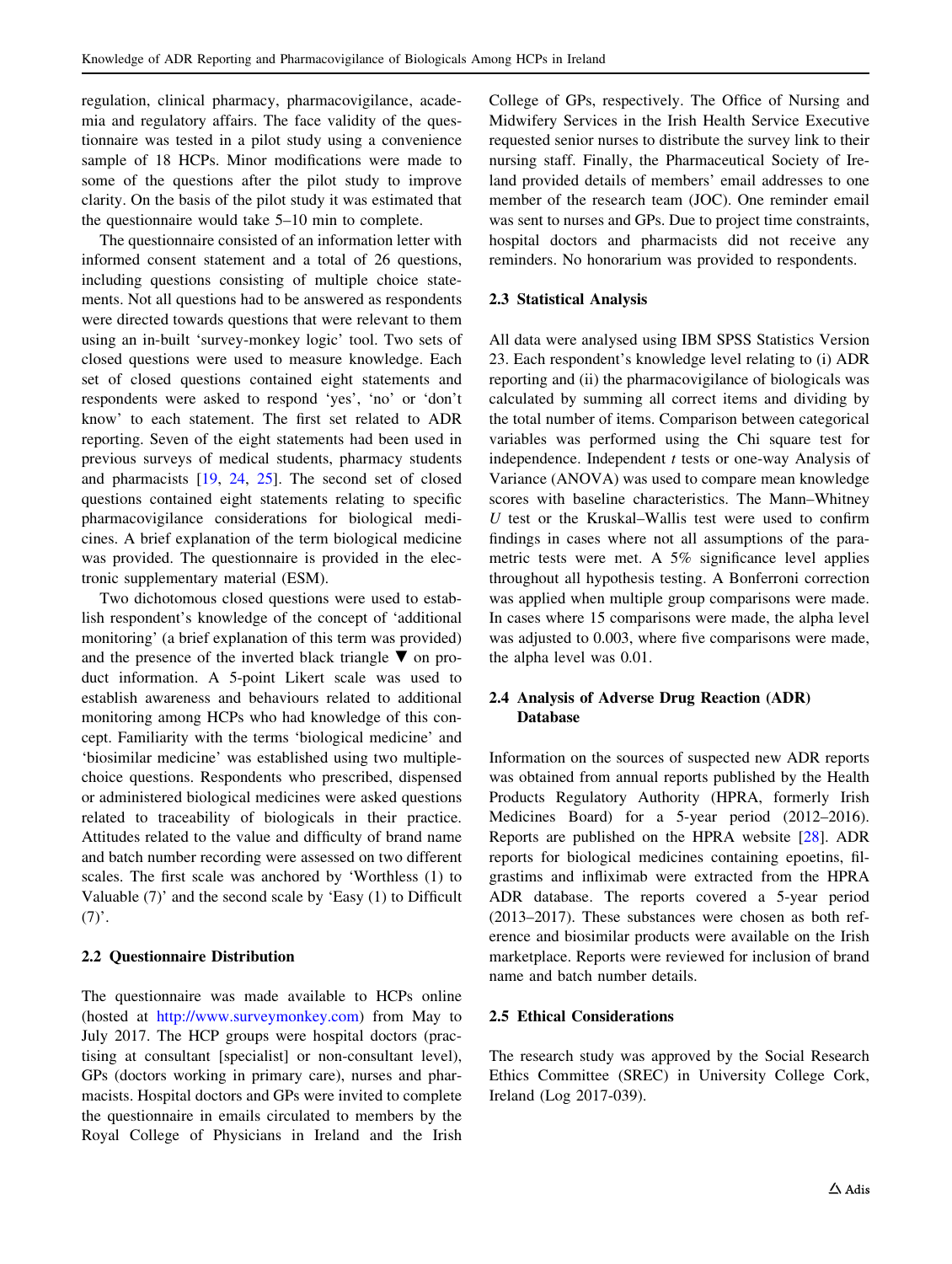## 3 Results

A total of 821 responses were received. The email invite was sent to a total of 2360 hospital doctors (97 responses received), 2900 GPs (238 responses received) and 5837 pharmacists (349 responses received). This corresponded to response rates of 4, 8 and 6% for hospital doctors, GPs and pharmacists respectively. Responses were also received from 121 nurses. Response rates could not be calculated for nurses as it could not be determined how many senior nurses forwarded the link to their nursing staff. A total of 16 respondents categorised themselves as 'other'. There were 708 complete responses. Of this number, eight did not meet the inclusion criteria (i.e. hospital doctor, GP, nurse or pharmacist) and were excluded from the final analysis. Two pharmacists that did not provide details of their practice area were also excluded. Consequently, responses from 698 HCPs were analysed.

#### 3.1 Demographics

Respondents were grouped according to profession. Pharmacists were further categorised according to their practice setting. Those pharmacists who did not work in community and hospital pharmacies were classified as 'other' pharmacists. This group generally represented pharmacists working in industry, academia or regulation, and as such this group were not considered to be practising HCPs. A total of 88 hospital doctors completed the questionnaire. The majority of hospital doctors were consultants (specialists) (67%,  $n = 59$ ) and 33% ( $n = 29$ ) were non-consultant hospital doctors. The hospital doctors came from a wide variety of specialities (see Table S1, ESM). Almost half (47%,  $n = 42$ ) worked in specialities where biological medicines are commonly used. Only one hospital doctor did not prescribe medicines to their patients. Nurses also came from a variety of backgrounds (see Table S2, ESM). Nurses had the most experience, with over 74% of nurses surveyed having 20 or more years' professional experience. The 'other' pharmacists were the least experienced, with 44% of this group having  $<$  10 years of experience. Respondents were also asked if biological medicines were prescribed, dispensed or administered in their practice. Group demographics are summarised in Table [1](#page-5-0).

The majority of respondents knew that ADRs could be reported directly to the HPRA. Analysis by profession found that 60.6% ( $n = 63$ ) of nurses, 82.2% ( $n = 162$ ) of GPs, 86.4% ( $n = 76$ ) of hospital doctors, 93.5% ( $n = 158$ ) of community pharmacists,  $96.2\%$  ( $n = 51$ ) of 'other' pharmacists and 98.9% ( $n = 86$ ) of hospital pharmacists

knew this. Nurses had lower awareness of this fact than each of the other groups ( $p < 0.001$  in all cases, Chi square test for independence). GPs were also less aware of this than community or hospital pharmacists ( $p = 0.002$  and  $p<0.001$ , respectively, Chi square test for independence).

#### 3.2 Sources of ADR Reports

The HPRA received an average of 2910 ADR reports annually over a 5-year period (2012–2016). On average, 26% of reports came directly from HCPs. Reports also came from pharmaceutical companies (67%), patients (5%), others (2%) and clinical trials (1%). A breakdown of reports is provided in Table S3 (see ESM). Reports submitted by pharmaceutical companies would initially have been notified to them by HCPs and members of the public.

#### 3.3 ADR Reporting Experience

Nurses had the least experience of ADR reporting, whereas hospital pharmacists had the most (Fig. [1](#page-5-0)). There was no statistically significant difference in the proportions of hospital doctors, GPs, community and 'other' pharmacists with no experience of ADR reporting ( $p = 0.247$ , Chi square test for independence). Those with longer professional experience were more likely to have reported an ADR on one or more occasions. There was a significantly higher proportion of non-reporters in those who had  $<$  10 years' experience compared with those who had  $> 10$  years' experience (59.9% vs 35.8%,  $p < 0.001$ , Chi square test for independence).

#### 3.4 Knowledge of ADR Reporting

Overall responses to the ADR knowledge items are provided in Table [2](#page-6-0) and the sub-group analyses are presented in Table S4 (see ESM). The average knowledge level across all eight items was 5.66 correct items out of 8 (SD 1.60). Responses to some of the individual knowledge items varied across HCPs (Table S4, see ESM) and this is indicated by differences in mean knowledge score between groups  $(p<0.001$ , one-way ANOVA) (Table [3\)](#page-6-0).

Mean knowledge scores were also associated with previous experience of ADR reporting  $(p<0.001,$  one-way ANOVA). Tukey post-hoc analysis ( $\alpha = 0.05$ ) found that those who had reported an ADR more than three times in the past had significantly higher knowledge scores (6.46, SD 1.24) than those who had never reported an ADR (5.31, SD 1.68), those who had reported an ADR once (5.47, SD 1.59) and those who had reported an ADR on two or three occasions (5.85, SD 1.47). There was no association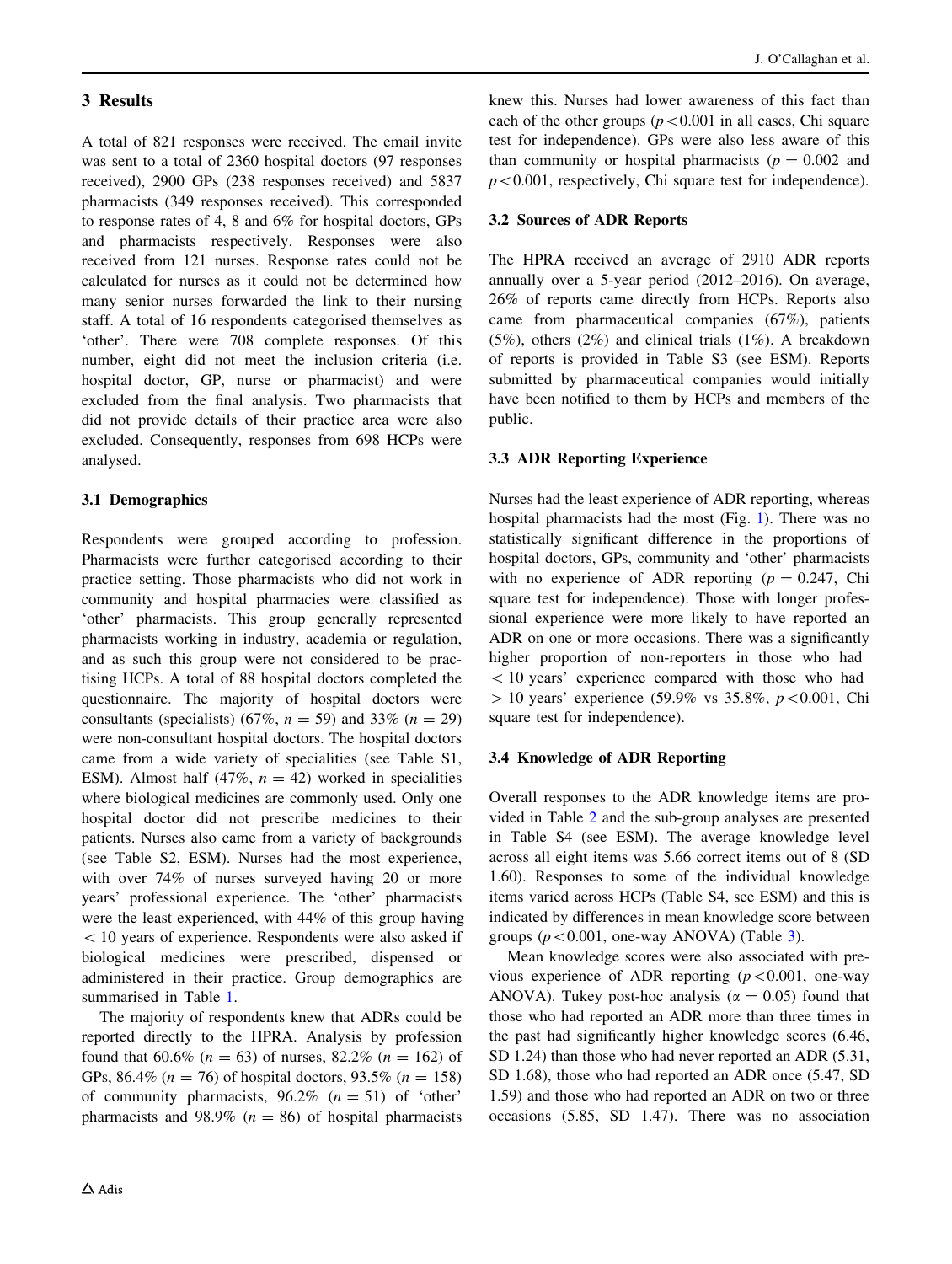| Profession                                               | Hospital<br>doctor <sup>a</sup> | General<br>practitioner | Nurse <sup>b</sup> | Community<br>pharmacist | Hospital<br>pharmacist | 'Other'<br>pharmacist <sup>c</sup> | Total      |
|----------------------------------------------------------|---------------------------------|-------------------------|--------------------|-------------------------|------------------------|------------------------------------|------------|
| Group size $(n)$                                         | 88                              | 197                     | 104                | 169                     | 87                     | 53                                 | 698        |
| Biological medicines used in practice, $\%$ ( <i>n</i> ) |                                 |                         |                    |                         |                        |                                    |            |
| <b>Yes</b>                                               | 78.4 (69)                       | 74.2 (144)              | 52.9 (54)          | 88.7 (149)              | 83.9 (73)              | 29.4(15)                           | 73.0 (504) |
| No.                                                      | 18.2(16)                        | 19.1(37)                | 21.6(22)           | 9.5(16)                 | 13.8(12)               | 49.0(25)                           | 18.6 (128) |
| Don't know                                               | 3.4(3)                          | 6.7(13)                 | 25.5(26)           | 1.8(3)                  | 2.3(2)                 | 21.6(11)                           | 8.4 (58)   |
| Years in practice, $\%$ (n)                              |                                 |                         |                    |                         |                        |                                    |            |
| < 5                                                      | 10.2(9)                         | 17.3(34)                | 3.8(4)             | 13.6(23)                | 4.6 $(4)$              | 20.8(11)                           | 12.2(85)   |
| $5 - 9$                                                  | 13.6(12)                        | 15.7(31)                | 1.9(2)             | 21.3(36)                | 21.8(19)               | 22.6(12)                           | 16.0(112)  |
| $10 - 19$                                                | 31.8(28)                        | 23.4(46)                | 20.2(21)           | 31.4(53)                | 40.2(35)               | 26.4(14)                           | 28.2 (197) |
| $20 - 29$                                                | 21.6(19)                        | 22.8(45)                | 39.4(41)           | 18.9 (32)               | 24.1(21)               | 20.8(11)                           | 24.2 (169) |
| > 30                                                     | 22.7(20)                        | 20.8(41)                | 34.6(36)           | 14.8(25)                | 9.2(8)                 | 9.4(5)                             | 19.3 (135) |

<span id="page-5-0"></span>Table 1 Healthcare professional demographics

ESM electronic supplementary material

<sup>a</sup>Hospital doctors practised in a wide variety of specialities—see Table S1 in the ESM

<sup>b</sup>Nurses came from a wide variety of specialities—see Table S2 in the ESM

<sup>c</sup> Other pharmacists' were not considered to be practising healthcare professionals. This group worked in industry ( $n = 22$ ), academia ( $n = 12$ ), administration (n = 1), defence forces (n = 1), Health Service Executive (n = 5), medicines information (n = 2), primary care (n = 1), regulatory ( $n = 7$ ), representative organisation ( $n = 1$ ) and retired ( $n = 1$ )



Fig. 1 Differences in adverse drug reaction reporting experience among healthcare professionals. Survey question: ''Have you ever reported an adverse reaction?'' Reporting rates compared using Chi square test for independence. A Bonferroni correction was applied. Asterisk: the proportion of non-reporters in the nurse group was higher than non-reporting proportions in each of the other groups  $(p<0.001$  in all cases). Plus sign: the proportion of non-reporters in

between ADR knowledge scores and duration of professional experience ( $p = 0.870$ , one-way ANOVA).

The majority of respondents agreed that they have adequate knowledge to report ADRs, however some differences between groups were observed (Fig. [2](#page-7-0)).

the hospital pharmacist group was lower than non-reporting proportions in each of the other groups ( $p \le 0.001$  in all cases). Double dagger: a higher proportion of hospital pharmacists had reported an ADR on more than three occasions when compared with general practitioners ( $p \lt 0.001$ ), nurses ( $p \lt 0.001$ ), community pharmacists  $(p<0.001)$  and 'other' pharmacists  $(p = 0.003)$ 

## 3.5 Familiarity with the Terms Biological Medicine and Biosimilar Medicine

Survey respondents were asked how familiar they were with the term (i) biological medicine and (ii) biosimilar medicine. Differences in familiarity rates across groups were observed (Table [4\)](#page-8-0).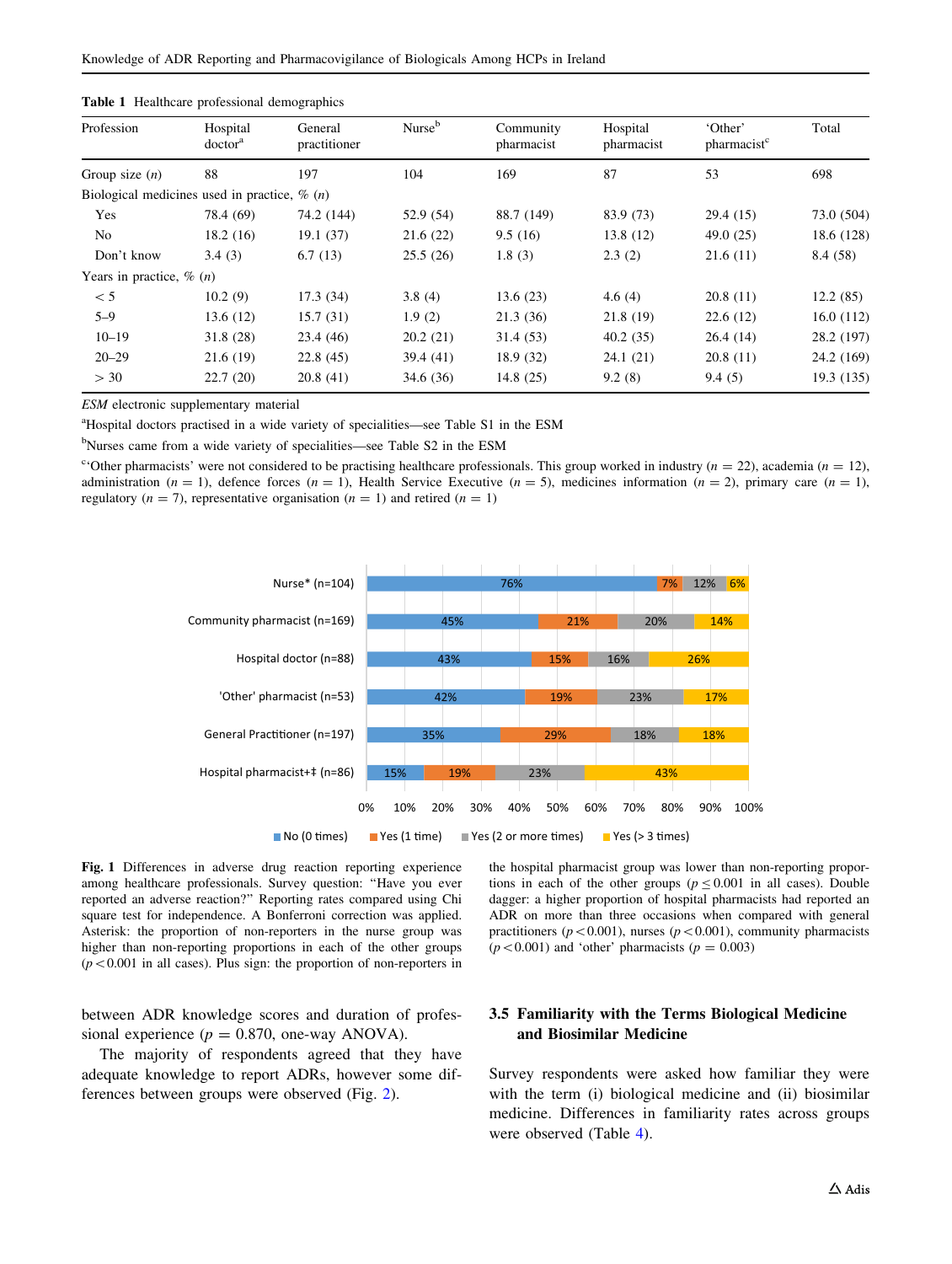<span id="page-6-0"></span>Table 2 Adverse drug reaction reporting: responses to individual knowledge items

| Question <sup>a</sup>                                                                                                                            | $\boldsymbol{n}$ | $\%$<br>correct | $\%$<br>incorrect | $\%$ don't<br>know |
|--------------------------------------------------------------------------------------------------------------------------------------------------|------------------|-----------------|-------------------|--------------------|
| All serious ADRs are known before a medicine is marketed (no)                                                                                    | 696              | 86.4            | 8.0               | 5.6                |
| HCPs should report serious ADRs even if uncertain that the medicine caused the event (yes)                                                       | 698              | 89.0            | 2.4               | 8.6                |
| You have adequate knowledge on how to report ADRs (yes)                                                                                          | 697              | 60.0            | 30.8              | 9.2                |
| One case reported by an HCP does not contribute much to knowledge on medicine risks (no)                                                         | 696              | 82.5            | 8.0               | 9.5                |
| HCPs should report serious ADRs even if they do not have all the details of the event (e.g. complete<br>patient history, demographic data) (yes) | 696              | 78.2            | 10.3              | 11.5               |
| HCPs should report ADRs associated with overdose, misuse or error (yes)                                                                          | 695              | 60.7            | 15.0              | 24.3               |
| Patients can report ADRs independent of a HCP (yes)                                                                                              | 697              | 63.0            | 6.0               | 31.0               |
| HPRA will not disclose an ADR reporter's identity in response to a request from the public (yes)                                                 | 696              | 45.7            | 7.5               | 46.8               |

ADR adverse drug reaction, HCP healthcare professional, HPRA Health Products Regulatory Authority

a Correct answer is shown in brackets

Table 3 Mean knowledge scores relating to adverse drug reaction reporting and the pharmacovigilance of biological medicines among healthcare professional groups

| Profession                                | $\boldsymbol{n}$ | Mean knowledge score <sup>a</sup> out of 8 | Standard deviation |
|-------------------------------------------|------------------|--------------------------------------------|--------------------|
| Adverse drug reaction reporting           |                  |                                            |                    |
| Hospital doctor                           | 88               | 5.45                                       | 1.58               |
| General practitioner <sup>b</sup>         | 193              | 5.12                                       | 1.57               |
| Nurse                                     | 100              | 5.49                                       | 1.54               |
| Community pharmacist                      | 166              | 5.69                                       | 1.53               |
| Hospital pharmacist <sup>c</sup>          | 87               | 6.30                                       | 1.37               |
| 'Other' pharmacist <sup>d</sup>           | 52               | 7.17                                       | 1.13               |
| Total                                     | 686              | 5.66                                       | 1.60               |
| Pharmacovigilance of biological medicines |                  |                                            |                    |
| Hospital doctor                           | 85               | 6.25                                       | 1.41               |
| General practitioner <sup>e</sup>         | 192              | 5.50                                       | 1.84               |
| Nurse <sup>f</sup>                        | 99               | 4.41                                       | 1.67               |
| Community pharmacist                      | 167              | 5.97                                       | 1.68               |
| Hospital pharmacist <sup>g</sup>          | 85               | 6.94                                       | 1.15               |
| 'Other' pharmacist <sup>h</sup>           | 53               | 7.08                                       | 1.1                |
| Total                                     | 681              | 5.85                                       | 1.78               |

Data is compared using 1-way ANOVA with post-hoc analysis using Tukey test ( $\alpha = 0.05$ )

ADR adverse drug reaction

<sup>a</sup>Knowledge scores were calculated from responses to eight knowledge items on (i) ADR reporting and (ii) pharmacovigilance of biological medicines. A correct answer was given a score of 1. An incorrect answer or a 'don't know' response was given a score of 0

<sup>b</sup>General practitioners had lower mean knowledge scores relating to ADR reporting than community pharmacists

c Hospital pharmacists had higher mean knowledge scores relating to ADR reporting than hospital doctors, general practitioners, nurses and community pharmacists

<sup>d</sup>'Other' pharmacists had higher mean knowledge scores relating to ADR reporting than all other healthcare professional groups

e General practitioners had lower mean knowledge scores relating to the pharmacovigilance of biologicals than hospital doctors, hospital pharmacists and 'other' pharmacists

<sup>f</sup>Nurses had lower mean knowledge scores relating to the pharmacovigilance of biologicals than other healthcare professional groups

<sup>g</sup>Hospital pharmacists had higher mean knowledge scores relating to the pharmacovigilance of biologicals than community pharmacists and hospital doctors

h Other' pharmacists had higher mean knowledge scores than community pharmacists and hospital doctors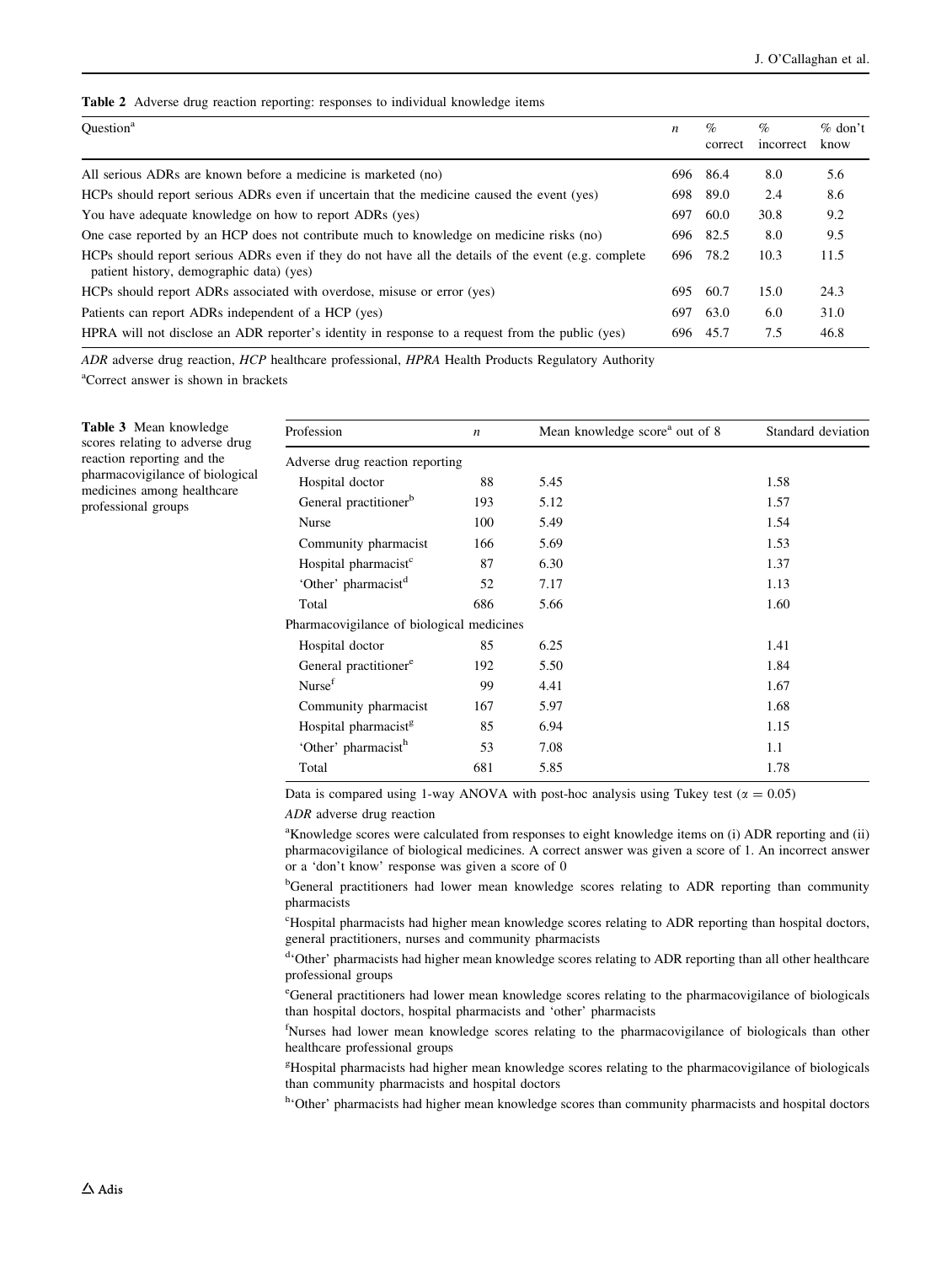<span id="page-7-0"></span>Fig. 2 Healthcare professional self-perception of their own knowledge of adverse drug reaction (ADR) reporting. Survey question: ''You have adequate knowledge on how to report ADRs?'' Reporting rates compared using Chi square test. A Bonferroni correction was applied. \*Higher proportions of both hospital pharmacists and other pharmacists agreed with this statement than hospital doctors, general practitioners, nurses and community pharmacists ( $p \le 0.001$ )



Interestingly, 16 respondents (2.3%) indicated that they were familiar with the term biosimilar medicine but not with the term biological medicine.

#### 3.6 Knowledge of Pharmacovigilance Considerations for Biological Medicines

Overall responses to knowledge items relating to the pharmacovigilance of biologicals are presented in Table [5](#page-9-0) and the sub-group analysis is presented in Table S5 (see ESM). The average knowledge scores across all eight items was 5.85 correct items out of 8 (SD 1.78). Responses to some of the individual knowledge items (Table S5, see ESM) varied across HCP groups and this is indicated by differences in mean knowledge scores between groups  $(p<0.001$ , one-way ANOVA) (Table [3](#page-6-0)).

In order to confirm questionnaire robustness, mean knowledge scores of those familiar and those not familiar with the term 'biological medicine' were compared. Mean knowledge scores were significantly higher among those claiming to be familiar with the term 'biological medicine' (6.08, SD 1.70) compared with those who were not familiar with the term  $(4.88, SD 1.78)$   $(p<0.001,$  independent t test).

#### 3.7 Traceability of Biologicals

The majority of respondents (73%,  $n = 504$ ) answered that biological medicines were prescribed/dispensed or administered in their practice (Table [1](#page-5-0)). HCPs who used biologicals were asked questions pertaining to their traceability. The majority confirmed that they generally recorded details of biological medicines by brand name

(Table S6, see ESM). Respondents were asked if, in their practice, batch numbers of biological medicines that were administered/dispensed to patients were generally recorded. Practice behaviours were observed to differ between professions (Fig. [3](#page-9-0)), although large proportions of hospital doctors (39%) and nurses (24%) were unable to answer this question. Respondents who indicated that their batch number recording practices varied by medicine were asked to give specific examples. A variety of responses were given; examples included batch number recording for specific monoclonal antibodies, vaccines, blood-derived medicines, or medicines that were aseptically compounded by the pharmacy.

ADR reports for biological medicines containing filgrastims, epoetins and infliximab were extracted from the HPRA database and analysed for inclusion of brand name and batch number details (Fig. [4](#page-10-0)). High levels of brand name reporting were observed with lower levels of batch number reporting, which varied across product types. As some reports arose from literature/clinical trial settings, follow-up to identify brand name or batch number would not have been feasible.

HCPs who used biological medicines in their practice were asked to rate the value of brand name and batch number recording on two different scales. The mean score for batch number recording on a 7-point scale anchored by 'worthless  $(1)$  to valuable  $(7)$ ' was  $5.47$  (SD 1.65), suggesting that HCPs perceive batch number recording as valuable. However, on a 7-point scale anchored by 'easy (1) to difficult (7)', HCPs perceived batch number recording (4.61, SD 2.04) to be more difficult than brand name recording (3.60, SD 2.25) (Table S7, see ESM).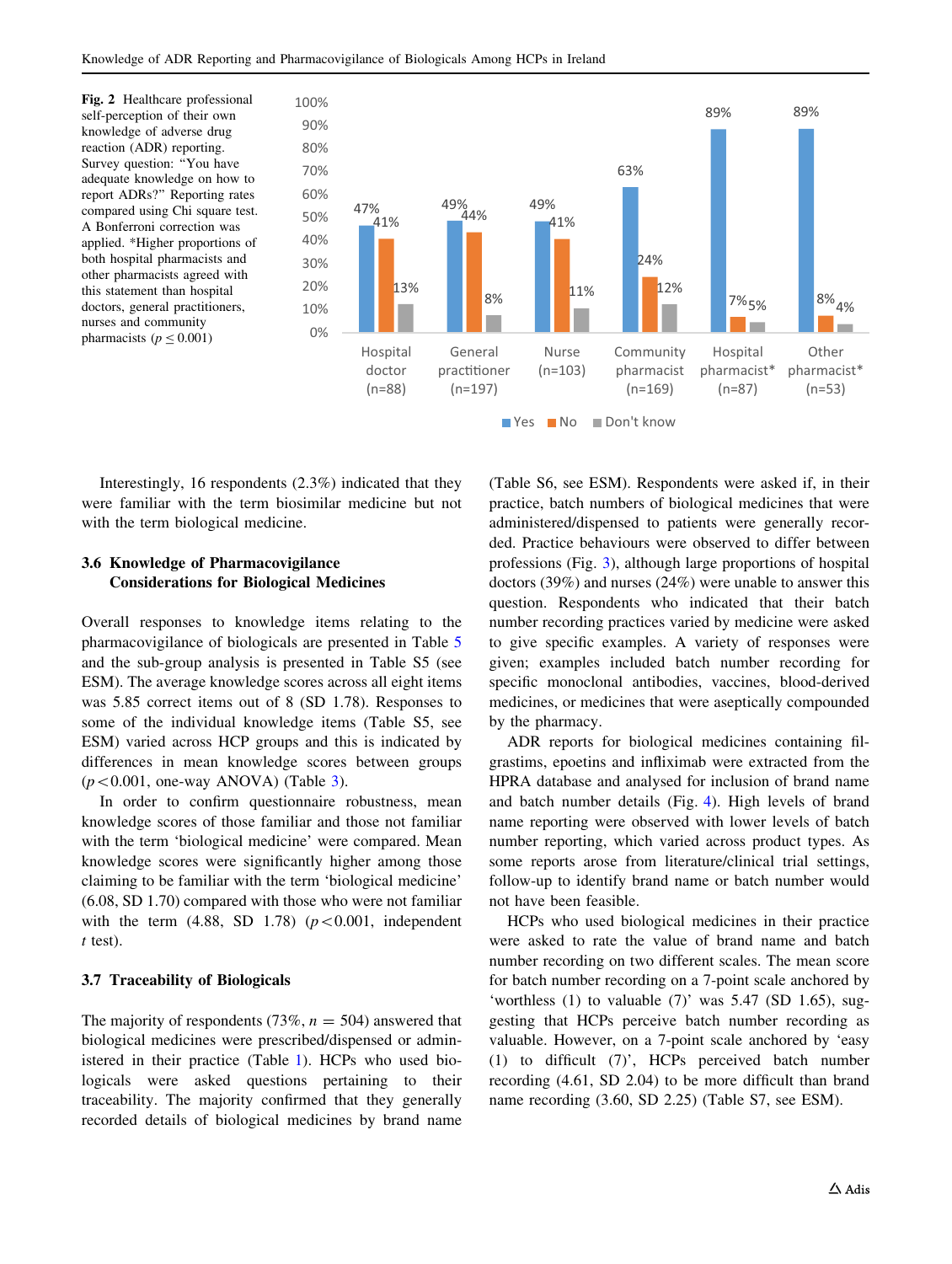<span id="page-8-0"></span>Table 4 Familiarity with the terms 'biological medicine' and 'biosimilar medicine' among healthcare professional groups

| Profession                                    | $\boldsymbol{n}$ | Familiar <sup>a</sup> | Not familiar <sup>b</sup> |
|-----------------------------------------------|------------------|-----------------------|---------------------------|
| Familiarity with the term biological medicine |                  |                       |                           |
| Hospital doctor                               | 88               | 90.9                  | 9.1                       |
| General practitioner <sup>c</sup>             | 197              | 80.2                  | 19.8                      |
| Nurse <sup>d</sup>                            | 103              | 45.6                  | 54.4                      |
| Community pharmacist                          | 169              | 87.0                  | 13.0                      |
| Hospital pharmacist                           | 87               | 95.4                  | 4.6                       |
| Other pharmacist                              | 53               | 100                   | $\mathbf{0}$              |
| Total                                         | 697              | 81.4                  | 18.5                      |
| Familiarity with the term biosimilar medicine |                  |                       |                           |
| Hospital doctor                               | 88               | 69.3                  | 30.7                      |
| General practitioner <sup>e</sup>             | 197              | 47.2                  | 52.8                      |
| Nurse <sup>f</sup>                            | 104              | 26.9                  | 73.1                      |
| Community pharmacist                          | 169              | 79.9                  | 20.1                      |
| Hospital pharmacist <sup>g</sup>              | 87               | 95.4                  | 4.6                       |
| Other pharmacist <sup>h</sup>                 | 53               | 98.1                  | 1.9                       |
| Total                                         | 698              | 64.8                  | 35.2                      |
|                                               |                  |                       |                           |

Awareness rates compared using Chi square test for independence. A Bonferroni correction was applied

HCP healthcare professional

<sup>a</sup>HCPs responded that they were 'very familiar - complete understanding' or 'familiar – basic understanding'

<sup>b</sup>HCPs responded that they had 'heard of the term – can't define it' or 'never heard of the term'

c General practitioners were less familiar with the term 'biological medicine' than hospital pharmacists and 'other pharmacists'  $(p = 0.002$  and  $p < 0.001$ , respectively)

<sup>d</sup>Nurses were less familiar with the term 'biological medicine' than all other HCP groups  $(p<0.001$  in all cases)

e General practitioners were less familiar with the term 'biosimilar medicine' than hospital doctors and community pharmacists  $(p = 0.001$  and  $p < 0.001$ , respectively)

f Nurses were less familiar with the term 'biosimilar medicine' than all other HCP groups ( $p \le 0.001$  in all cases)

<sup>g</sup>Hospital pharmacists were more familiar with the term 'biosimilar medicine' than hospital doctors, general practitioners and community pharmacists ( $p \lt 0.001$ ,  $p \lt 0.001$  and  $p = 0.002$ , respectively)

h 'Other' pharmacists were more familiar with the term 'biosimilar medicine' than hospital doctors, general practitioners and community pharmacists ( $p \lt 0.001$ ,  $p \lt 0.001$  and  $p = 0.003$ , respectively)

#### 3.8 Additional Monitoring

The majority of HCPs were aware of the concept of additional monitoring, however awareness rates differed between some groups (Table [6\)](#page-11-0). A total of 568 HCPs claimed to know about additional monitoring, but among this number there were differences in awareness of the inverted black triangle across HCP groups. In particular,

pharmacists had higher awareness of the black triangle than hospital doctors, GPs and nurses (Table [6](#page-11-0)).

Those who knew about additional monitoring were asked if they were aware when this applied to medicines used in their practice. Of this number,  $39.7\%$  ( $n = 225$ ) were frequently or always aware,  $36.4\%$  ( $n = 207$ ) were sometimes aware and  $23.7\%$  ( $n = 134$ ) were never or rarely aware.

Among HCPs who worked directly with patients  $(n = 506)$ , over half (57.9%,  $n = 293$ ) indicated that they never or rarely informed patients when their medicines were subject to additional monitoring. The subgroup analysis is provided in Table S8 (see ESM).

#### 4 Discussion

There are no recent studies assessing knowledge of ADR reporting among HCPs in Ireland. More generally, it is not known whether HCPs in Europe are aware of 'additional monitoring'. Although issues associated with the pharmacovigilance of biological medicines are well documented, again it is not known to what degree HCPs are cognisant of these issues. A cross-sectional survey of HCPs in Ireland was conducted in order to address these knowledge gaps.

The majority of HCPs were aware that ADRs could be reported directly to the Regulatory Authority in Ireland. However, nurses were less aware than other groups, supporting recent conclusions by de Angelis et al. [[29\]](#page-13-0) that nurses are not fully aware of their role in ADR reporting. Nurses are responsible for drug administration and record keeping, and of all the HCP groups surveyed, nurses may often have the most contact with patients, making them more likely to be present when an ADR occurs or is identified [\[30](#page-13-0)]. ADR reports from nurses have been shown to be valuable and of acceptable quality [\[31](#page-13-0), [32\]](#page-13-0), thus corroborating the important contribution nurses can make to pharmacovigilance and highlighting the need to increase awareness about ADR reporting among nurses. On the other hand, hospital pharmacists had the most experience of ADR reporting, echoing findings from a US study that found that pharmacists in general were more likely to have reported an ADR in the past than hospital doctors [[5\]](#page-13-0). Our results suggest that pharmacy practice setting is an important determinant of ADR reporting experience. Hospital pharmacists had significantly more experience with ADR reporting than community pharmacists, and the proportion of non-reporters among community pharmacists was in fact similar to the proportion of non-reporters among hospital doctors and GPs. The important contribution made by hospital pharmacists to ADR reporting is also confirmed when ADR reports made directly to the HPRA by HCPs are considered. Over a 5-year period, the number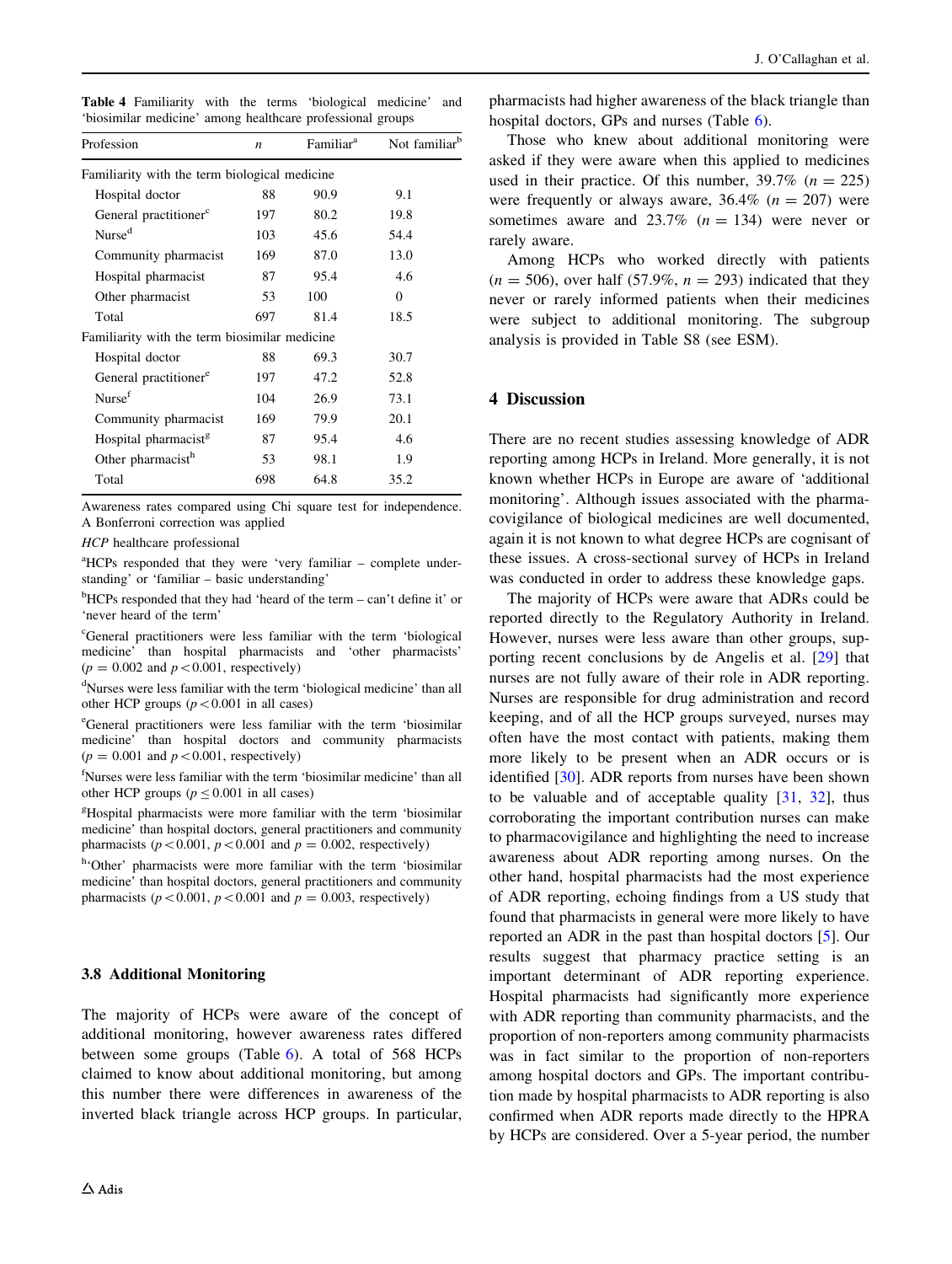<span id="page-9-0"></span>

|  | Table 5 Pharmacovigilance considerations for biological medicines: response to individual knowledge items |  |  |  |  |  |  |  |
|--|-----------------------------------------------------------------------------------------------------------|--|--|--|--|--|--|--|
|--|-----------------------------------------------------------------------------------------------------------|--|--|--|--|--|--|--|

| Question <sup>a</sup>                                                                                                                                 | $\boldsymbol{n}$ | $\%$<br>correct | $\%$<br>incorrect | $%$ don't<br>know |
|-------------------------------------------------------------------------------------------------------------------------------------------------------|------------------|-----------------|-------------------|-------------------|
| ADRs associated with a patient changing between different brands of biological medicines should be<br>reported (yes)                                  | 694              | 92.1            | 1.0               | 6.9               |
| In an ADR report it is better to identify a biological medicine by its non-proprietary name (e.g. insulin<br>glargine) instead of its brand name (no) | 695              | 59.9            | 27.3              | 12.8              |
| Biosimilars are the same as generic medicines (no)                                                                                                    | 693              | 75.2            | 10.7              | 14.1              |
| Rare ADRs resulting from changes to the manufacturing process of a biological medicine can always be<br>predicted (no)                                | 696              | 82.9            | 1.3               | 15.8              |
| Keeping a biological medicine outside its recommended storage conditions may introduce or alter<br>immunogenicity (yes)                               | 694              | 80.1            | 1.0               | 18.9              |
| Different batches of the same biological medicine are always identical (no)                                                                           | 695              | 71.4            | 7.9               | 20.7              |
| It is more important to include batch numbers in ADR reports for non-biological medicines than it is for<br>biological medicines (no)                 | 693              | 61.3            | 17.7              | 20.9              |
| In general, biological medicines pose a greater risk of immunogenicity than non-biological (chemical)<br>medicines (yes)                              | 693              | 61.9            | 7.6               | 30.4              |

ADR adverse drug reaction

a Correct answer is shown in brackets



of reports received by the HPRA directly from community pharmacists, GPs, nurses, hospital doctors and hospital pharmacists was approximately even (Table S3, see ESM). This suggests that hospital pharmacists made a very significant contribution to ADR reporting, as according to 2017 figures, the number of hospital pharmacists working in Ireland  $(651<sup>1</sup>)$  was much lower than the numbers of practising community pharmacists [3612 (see footnote 1)], GPs (approx 2500) [[33\]](#page-13-0), hospital doctors (9160 in public health service) and nurses (approx 36,000 in public health service) [\[34](#page-13-0)].

Previous research suggests that knowledge of ADR reporting among HCPs could be improved [\[19–21](#page-13-0), [23](#page-13-0), [35](#page-13-0)]. Knowledge was measured using eight items (Table [2](#page-6-0)) and correct answers for four of the knowledge items were high  $($   $> 78\%)$ . Importantly, most HCPs know that individual ADR reports are capable of contributing to knowledge on medicine risks. This is reassuring, considering that individual ADR reports can lead to re-evaluation of benefit– risk balances for medicines [\[36](#page-13-0)]. Interestingly, almost one in three HCPs (31.0%) did not know that patients can report ADRs independent of a HCP. Although research on the impact of patient ADR reporting is limited [\[37](#page-14-0)], reports from patients do offer a different perspective from HCP reports, are more detailed [[37–40\]](#page-14-0) and contribute to safety signals [\[41](#page-14-0)]. The 'other' pharmacist group had the highest

<sup>1</sup> Personal communication with the Pharmaceutical Society of Ireland.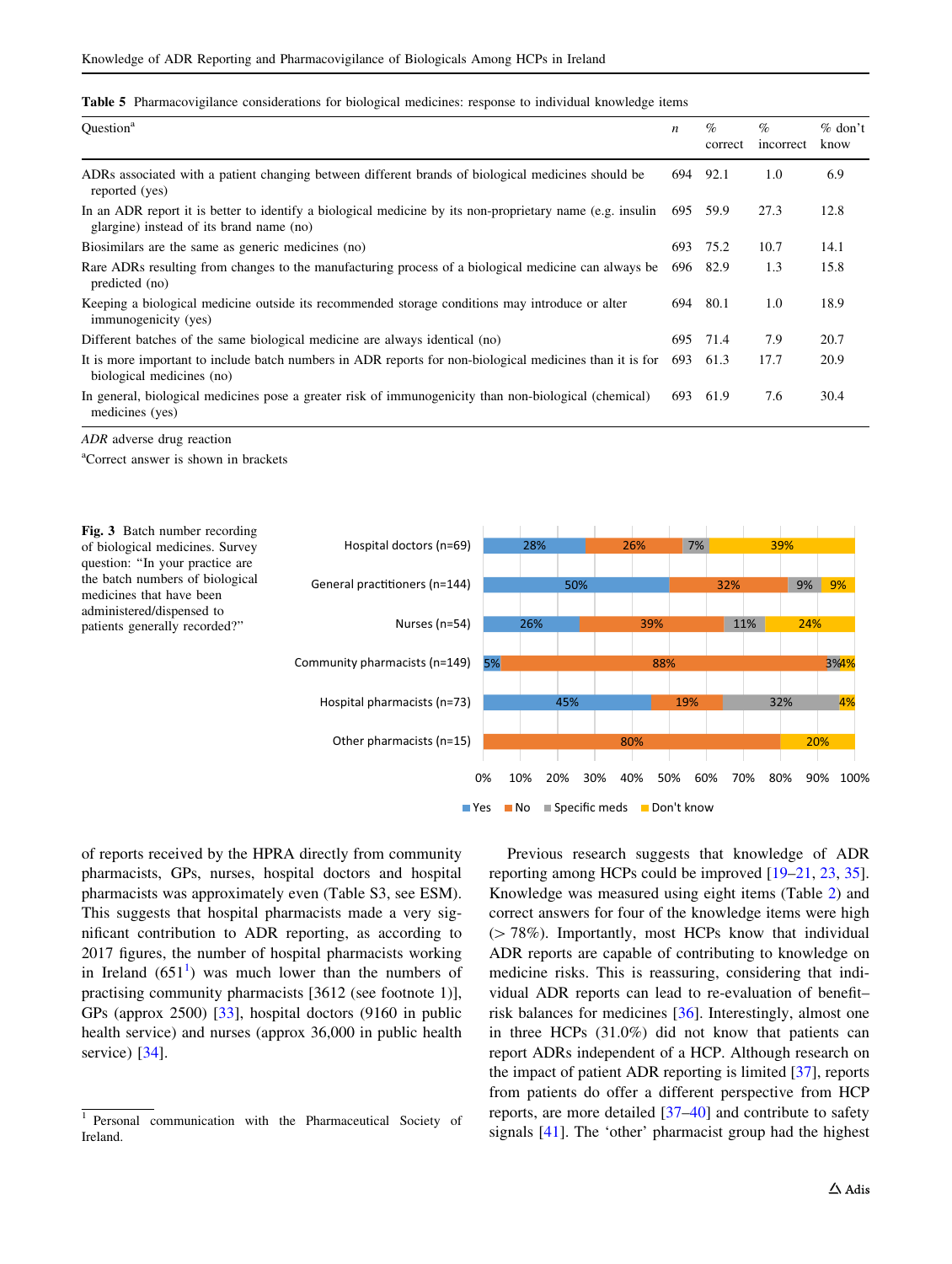<span id="page-10-0"></span>Fig. 4 Percentage of reports submitted to the Health Products Regulatory Authority that contained brand name and batch number details for biological medicines containing filgrastim, epoetin and infliximab over a 5-year period (2013–2017)



mean knowledge scores on ADR reporting (Table [3](#page-6-0)), reflecting the fact that many of this group worked in the pharmaceutical industry (41.5%) and medicines regulation (13.2%). Among practising HCPs, hospital pharmacists had the highest mean knowledge scores, which is also reflected in the fact that they have the most experience with ADR reporting. Indeed, hospital pharmacists and 'other' pharmacists were more confident in their own knowledge of ADR reporting than other HCP groups (Fig. [2](#page-7-0)).

More hospital doctors, nurses and GPs were familiar with the term 'biological medicine' than with the term 'biosimilar medicine' (Table [4\)](#page-8-0). This could reflect the fact that Ireland has low uptake of biosimilar medicines compared with other European countries [[13,](#page-13-0) [42](#page-14-0), [43\]](#page-14-0). Familiarity with the term biosimilar differed among HCP groups (Table [4](#page-8-0)). For instance, fewer community pharmacists (79.9%) were familiar with the term 'biosimilar medicine' than hospital pharmacists (95.4%), corroborating findings from a 2015 survey carried out in France, where a higher proportion of community pharmacists responded that they were not at all informed about biosimilars compared with hospital pharmacists [\[44](#page-14-0)]. A survey of HCPs conducted in Ireland the year before this current study (2016) found similar proportions of GPs and community pharmacists claimed they were familiar with the term biosimilar. However, there were higher familiarity rates among hospital doctors in the earlier survey, which may be attributed to the fact that this survey was conducted among doctors who worked in specialities where biological medicines are commonly used [\[13](#page-13-0)].

Knowledge of the pharmacovigilance of biological medicines was measured using eight items (Table [5](#page-9-0)). A sizeable proportion of HCPs  $(30.4\%, n = 211)$  did not know that biological medicines pose a greater risk of immunogenicity than non-biological medicines. This is concerning, considering that rare events related to immunogenicity may rely heavily on ADR reports from observant HCPs [[12\]](#page-13-0). Almost one in five  $(18.9\%, n = 131)$ did not know that keeping a biological outside its recommended storage conditions could introduce or alter immunogenicity, suggesting that the importance of storage and handling requirements for biologicals need to be better communicated. Interestingly, statements relating to traceability of biologicals had the lowest proportions of correct answers. Knowledge gaps relating to the inclusion of brand names and batch numbers in biological ADR reports were identified. Knowledge of biological pharmacovigilance was also observed to differ among HCP groups, with hospital pharmacists and hospital doctors having higher mean knowledge scores than GPs and nurses (Table [3](#page-6-0)).

The EMA advise that the brand name and batch numbers of biologicals are recorded at all levels in the medicines supply chain, including prescription, dispensing and patient administration [\[9](#page-13-0)]. HCPs indicated that they generally recorded biologicals by brand name (Table S6, see ESM), reflecting the fact that electronic information recording systems in Ireland generally default to brand name recording. Traceability to batch level was lower and recording practices differed between some professions (Fig. [3\)](#page-9-0). These recording practices are reflected in ADR reports submitted directly to the HPRA. Analysis of reports for certain biological medicines indicated high levels of brand name inclusion in ADR reports with lower levels of batch number reporting (Fig. 4). However, the levels of batch number traceability in ADR reports were higher than levels seen in other European spontaneous ADR databases [\[17](#page-13-0), [45,](#page-14-0) [46\]](#page-14-0). This may reflect efforts made by the HPRA to (i) actively inform HCPs about ADR reporting requirements and (ii) follow-up with reporters for missing information. Nevertheless, the results indicate that information recording systems in Ireland may not fully support batch traceability of biologicals. In Irish hospitals, clinical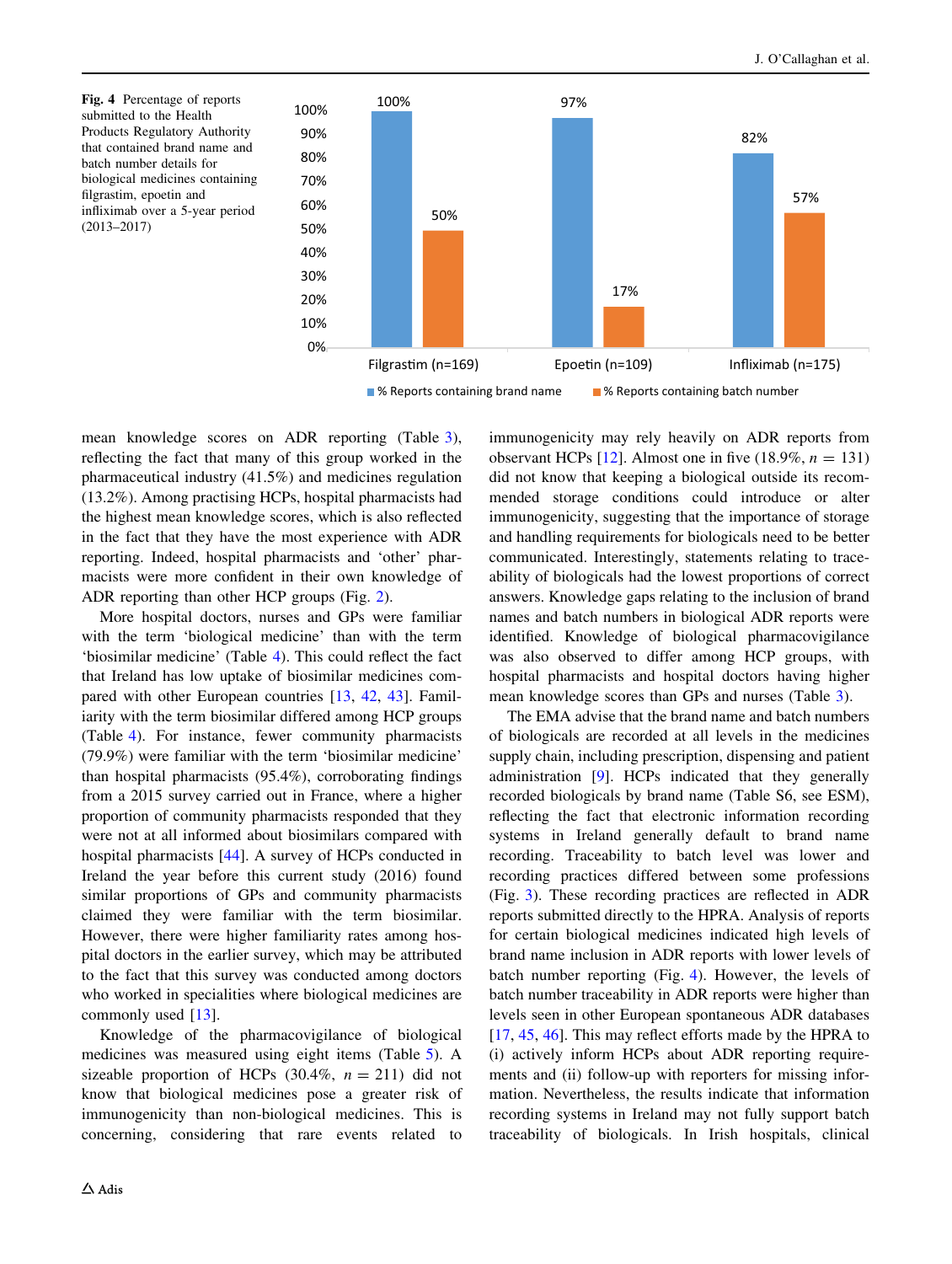<span id="page-11-0"></span>Table 6 Awareness of additional monitoring among healthcare professionals

| Profession                                             | n   | Percentage aware |
|--------------------------------------------------------|-----|------------------|
| Proportion aware of additional monitoring <sup>a</sup> |     |                  |
| Hospital doctor                                        | 88  | 84.1             |
| General practitioner <sup>b</sup>                      | 197 | 67.0             |
| Nurse <sup>c</sup>                                     | 104 | 71.2             |
| Community pharmacist                                   | 168 | 91.7             |
| Hospital pharmacist                                    | 87  | 96.6             |
| Other pharmacist                                       | 53  | 94.3             |
| Total                                                  | 697 | 81.5             |
| Proportion aware of black triangle <sup>d</sup>        |     |                  |
| Hospital doctor                                        | 74  | 35.1             |
| General practitioner                                   | 132 | 35.6             |
| Nurse <sup>e</sup>                                     | 74  | 14.9             |
| Community pharmacist <sup>1</sup>                      | 154 | 86.4             |
| Hospital pharmacist <sup>g</sup>                       | 84  | 88.1             |
| Other pharmacist <sup>h</sup>                          | 50  | 94.0             |
| Total                                                  | 568 | 59.5             |
|                                                        |     |                  |

Awareness rates compared using Chi square test for independence. A Bonferroni correction was applied

<sup>a</sup>Survey question: "Prior to this survey were you aware that some medicines are subject to additional monitoring'' (Brief explanation of additional monitoring provided)

<sup>b</sup>General practitioners had lower awareness rates of additional monitoring than community, hospital and 'other' pharmacist groups  $(p<0.001$  in all cases)

c Nurses had lower awareness rates of additional monitoring than community, hospital and 'other' pharmacist groups  $(p<0.001,$  $p < 0.001$  and  $p = 0.002$ , respectively)

<sup>d</sup>Survey question: "Prior to this survey did you know that when a medicine is subject to additional monitoring an inverted black triangle symbol  $\nabla$  appears beside the name of the medicine in the summary of product characteristics and package leaflet?'' (this question was only asked to those who previously responded that they were aware of additional monitoring)

e Nurses had lower awareness rates of the black triangle than general practitioners ( $p \le 0.001$ )

f Community pharmacists had higher awareness rates of the black triangle than hospital doctors, general practitioners and nurses  $(p<0.001$  in all cases)

<sup>g</sup>Hospital pharmacists had higher awareness rates of the black triangle than hospital doctors, general practitioners and nurses  $(p<0.001$  in all cases)

h'Other' pharmacists had higher awareness rates of the black triangle than hospital doctors, general practitioners and nurses  $(p<0.001$  in all cases)

records are almost exclusively paper based, so manual recording of batch number is necessary. In pharmacies, there is no prompt for dispensing pharmacists to manually record batch number details.

The person responsible for ADR reporting is likely to vary according to the practice setting and ADR reporting processes in place. Inclusion of the brand name and batch number in an ADR report depends on availability of the original packaging, whether exposure information is routinely recorded in medical, nursing or pharmacy records, and whether the reporter has access to such records [\[18](#page-13-0)]. Willingness to report this information could also be an influencing factor. HCPs were asked to rate brand and batch number recording on scales anchored by worthless (1) to valuable (7) and easy (1) to difficult (7). The results show that HCPs perceive batch number recording as valuable but also that recording batch numbers is difficult. Steps aimed at improving batch number traceability [\[18](#page-13-0)] of biologicals in Ireland and elsewhere are needed. Traceability needs to be fully integrated into healthcare settings. For instance, future information recording systems, including the roll-out of seamless electronic patient health records, could be designed to allow automatic recording of brand and batch details upon dispensing and administration. Record linkage would also ensure that ADR reporters have access to the necessary information.

The majority of respondents were aware of additional monitoring (Table 6). However, awareness of the black triangle symbol  $\nabla$  that appears on the SmPC and the PL was much higher among the three pharmacist groups than among other HCPs. This suggests that the black triangle is an effective way of communicating the additional monitoring status of a medicine to pharmacists. However, improved communication on the meaning of the black triangle is needed for hospital doctors, nurses and GPs. Over half of HCPs (57.9%,  $n = 293$ ) who worked directly with patients and who knew about additional monitoring never or rarely informed patients when their medicines were subject to additional monitoring (Table S8, see ESM). HCPs are considered an effective medium to inform patients about additional monitoring [[47\]](#page-14-0) and are in a position to encourage ADR reporting from patients [\[40](#page-14-0), [48\]](#page-14-0). Improving HCP awareness of the value of ADR reporting by patients and encouragement of HCPs to inform their patients about medicines subject to additional monitoring may be a mechanism by which additional safety information can be gathered.

This study revealed some differences in knowledge and experience of ADR reporting among a diverse group of HCPs. It is important that all HCPs involved in the care of patients receiving medicines are appropriately informed and empowered to contribute to the ongoing safety monitoring of medicines. Different strategies have been applied in order to address underreporting and to improve knowledge of and attitudes to pharmacovigilance [\[49,](#page-14-0) [50](#page-14-0)]. Sustained education and training [\[51](#page-14-0)] will enable HCPs to keep abreast of changes such as the introduction of additional monitoring of medicines. For example, specific education [\[52](#page-14-0)] and practical training (e.g. ADR reporting assignments) [[31\]](#page-13-0) for nurses is likely to encourage ADR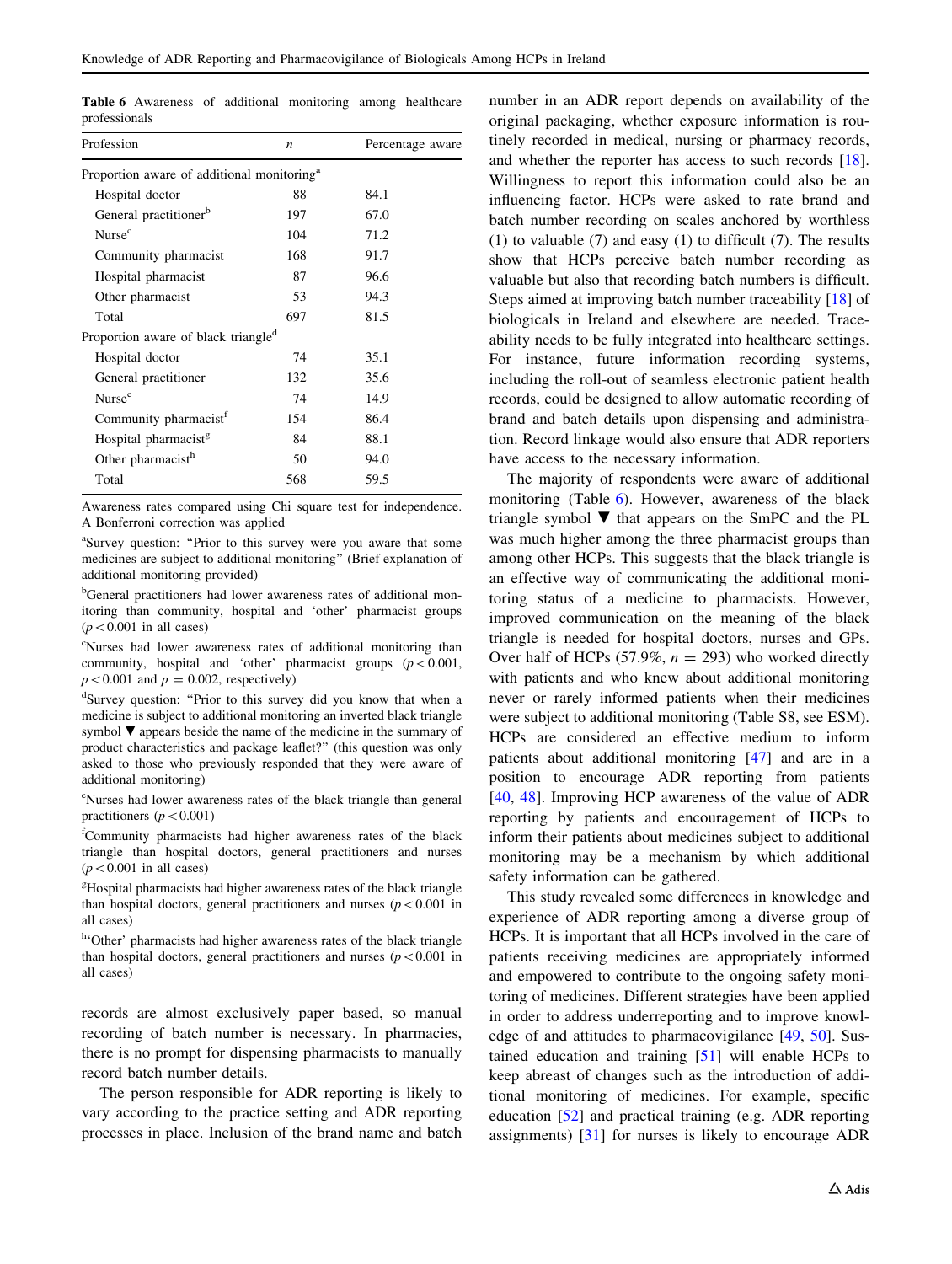<span id="page-12-0"></span>reporting from this cohort. Further to improving ADR reporting, the increasing availability of biological medicines, including biosimilars, make it necessary for HCPs to implement appropriate practice behaviours in order to ensure their traceability. As such, education on biological medicines needs to be incorporated at undergraduate level and beyond. The use of sustained awareness campaigns on importance of ADR reporting including traceability issues for biological medicines, along with further research into appropriate educational interventions is warranted.

Low response rates were the main limitation of this survey. However, in the case of GPs, the response rate was not unexpected as we received similar response rates using the same method of dissemination in a survey conducted the year previously [\[13](#page-13-0)]. Response rates for nurses could not be calculated owing to the method of survey distribution. Although non-response biases must be considered in the interpretation of the results, this is a large multidisciplinary study from which the results may be generalisable to other European countries where the same regulations and similar HCP education standards apply. There were baseline differences among the practising HCPs in terms of reported experience with biologicals. The majority of hospital doctors, GPs, community and hospital pharmacists responded that they used biological medicines in their practice. However, this proportion was lower for nurses as just over half answered that biological medicines were used and one in four indicated that they did not know. Respondent location and educational institution may have impacted responses received and this was not explored in the current study. Questions pertaining to knowledge of the HPRA (Q12, see ESM) and awareness of additional monitoring (Q15 and Q16, see ESM) were phrased ''Prior to this survey did you know…''. This may have introduced some bias as it depended on the HCP reflection on their own prior knowledge. Finally, an analysis of the HPRA ADR database was conducted in order to determine traceability details in reports for specific biological medicines, this may not be representative of overall traceability of biologicals in ADR reports received by the HPRA.

#### 5 Conclusion

A substantial proportion of hospital doctors, GPs, nurses and community pharmacists were found to lack confidence in their own knowledge of ADR reporting, highlighting the importance of ongoing HCP education and training in the area of pharmacovigilance. Among practising HCPs, hospital pharmacists had the most experience and highest mean knowledge scores related to ADR reporting. This highlights the important contribution hospital pharmacists make to post-marketing surveillance. Although awareness of additional monitoring is high, poor knowledge of the inverted black triangle among hospital doctors, GPs and nurses suggest that alternative methods to alert these groups of the additional monitoring status of a medicine may be warranted. One in three HCPs were unaware that patients could report ADRs. Improved HCP awareness of the contribution patients make to ADR reporting may help generate additional safety data, especially for medicines subject to additional monitoring. There appears to be a knowledge gap relating to immunogenicity, storage and the traceability of biological medicines for the purpose of ADR reporting. HCPs in Ireland perceive that recording batch numbers for biological medicines is valuable, but they also perceive that the recording of batch numbers is more difficult than the recording of brand names. Further research and measures to improve batch traceability of biologicals in healthcare settings are needed.

Acknowledgements The following groups are thanked for providing advice and access to their network: Irish College of General Practitioners, Royal College of Physicians in Ireland, Pharmaceutical Society of Ireland and the Office of Nursing and Midwifery Services, Health Service Executive. The authors wish to thank the following for advice with this study: Colleagues in Human Products Monitoring— Health Products Regulatory Authority (HPRA), Una Moore (HPRA), Sean Barry (HPRA), Maeve Lally (HPRA), Jeanette Mc Callion (HPRA), Anna Cunney (HPRA), Olive Smyth (HPRA), Rebecca Cramp (IPHA), Colm Galligan (MSD), Syzana Hasani (AbbVie), Sean Leavey, Sinead Kelly, Lisa Fagan and Claire Collins.

#### Compliance with Ethical Standards

Funding This work was supported by the Health Products Regulatory Authority (HPRA), Regulatory Science Ireland and University College Cork. Brendan T. Griffin is also supported in part by the Irish Pharmaceutical Healthcare Association (IPHA) in the form of a research grant to support regulatory science research. Open access publication of this article was funded by the Irish Pharmaceutical Healthcare Association (IPHA) in the form of a research grant to support regulatory science research.

Conflict of interest Joan O'Callaghan, Brendan T. Griffin, J. Michael Morris and Margaret Bermingham declare that they have no conflict of interest.

Open Access This article is distributed under the terms of the Creative Commons Attribution-NonCommercial 4.0 International License (http://creativecommons.org/licenses/by-nc/4.0/), which permits any noncommercial use, distribution, and reproduction in any medium, provided you give appropriate credit to the original author(s) and the source, provide a link to the Creative Commons license, and indicate if changes were made.

#### References

1. Wise L, Parkinson J, Raine J, Breckenridge A. New approaches to drug safety: a pharmacovigilance tool kit. Nat Rev Drug Discov. 2009;8(10):779–82.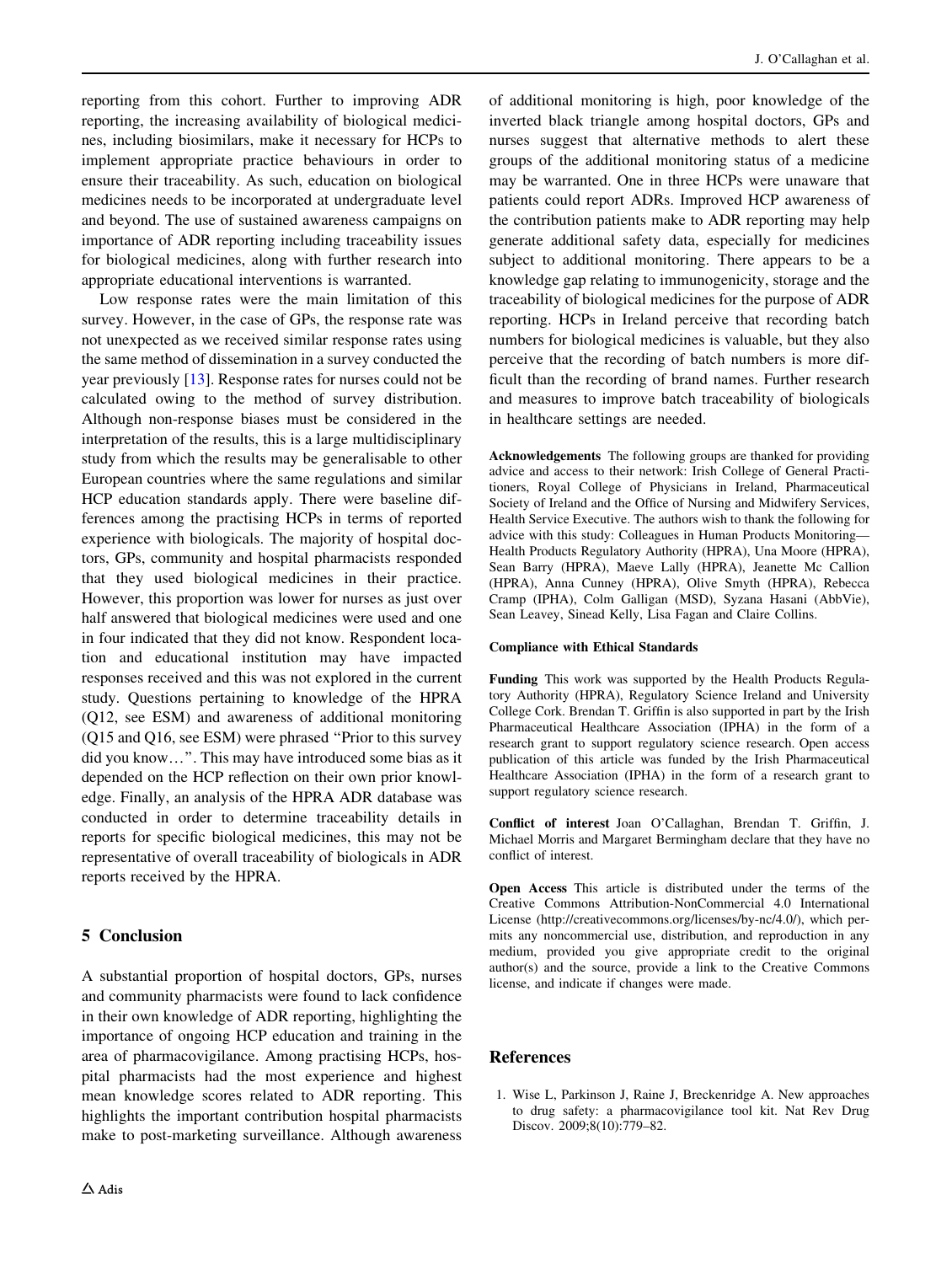- <span id="page-13-0"></span>2. Alvarez Y, Hidalgo A, Maignen F, Slattery J. Validation of statistical signal detection procedures in eudravigilance post-authorization data: a retrospective evaluation of the potential for earlier signalling. Drug Saf. 2010;33(6):475–87.
- 3. Hazell L, Shakir SA. Under-reporting of adverse drug reactions : a systematic review. Drug Saf. 2006;29(5):385–96.
- 4. Lopez-Gonzalez E, Herdeiro MT, Figueiras A. Determinants of under-reporting of adverse drug reactions: a systematic review. Drug Saf. 2009;32(1):19–31.
- 5. Stergiopoulos S, Brown CA, Felix T, Grampp G, Getz KA. A survey of adverse event reporting practices among US healthcare professionals. Drug Saf. 2016;39(11):1117–27.
- 6. Borg JJ, Aislaitner G, Pirozynski M, Mifsud S. Strengthening and rationalizing pharmacovigilance in the EU: where is Europe heading to? A review of the new EU legislation on pharmacovigilance. Drug Saf. 2011;34(3):187–97.
- 7. European Medicines Agency (EMA). Guideline on good pharmacovigilance practices (GVP) module X—additional monitoring. 2013. [http://www.ema.europa.eu/docs/en\\_GB/document\\_](http://www.ema.europa.eu/docs/en_GB/document_library/Scientific_guideline/2013/04/WC500142282.pdf) [library/Scientific\\_guideline/2013/04/WC500142282.pdf](http://www.ema.europa.eu/docs/en_GB/document_library/Scientific_guideline/2013/04/WC500142282.pdf). Accessed 4 Jan 2018.
- 8. European Parliament and Council of Europe. Directive 2001/83/ EC of the European Parliament and of the Council of November 2001 on the Community Code Relating to Medicinal Products for Human Use (consolidated version). [http://ec.europa.eu/health/](http://ec.europa.eu/health/files/eudralex/vol-1/dir_2001_83_consol_2012/dir_2001_83_cons_2012_en.pdf) [files/eudralex/vol-1/dir\\_2001\\_83\\_consol\\_2012/dir\\_2001\\_83\\_cons\\_](http://ec.europa.eu/health/files/eudralex/vol-1/dir_2001_83_consol_2012/dir_2001_83_cons_2012_en.pdf) [2012\\_en.pdf.](http://ec.europa.eu/health/files/eudralex/vol-1/dir_2001_83_consol_2012/dir_2001_83_cons_2012_en.pdf) Accessed 5 Jan 2018.
- 9. European Medicines Agency (EMA). Guideline on good pharmacovigilance practices (GVP) product- or population-specific considerations II: biological medicinal products, EMA/168402/ 2014. 2016. [http://www.ema.europa.eu/docs/en\\_GB/document\\_](http://www.ema.europa.eu/docs/en_GB/document_library/Scientific_guideline/2016/08/WC500211728.pdf) [library/Scientific\\_guideline/2016/08/WC500211728.pdf](http://www.ema.europa.eu/docs/en_GB/document_library/Scientific_guideline/2016/08/WC500211728.pdf). Accessed 20 Jan 2018.
- 10. Schneider CK. Biosimilars in rheumatology: the wind of change. Ann Rheum Dis. 2013;72(3):315–8.
- 11. Schiestl M, Stangler T, Torella C, Cepeljnik T, Toll H, Grau R. Acceptable changes in quality attributes of glycosylated biopharmaceuticals. Nat Biotechnol. 2011;29(4):310–2.
- 12. Ebbers HC, Mantel-Teeuwisse AK, Moors EH, Schellekens H, Leufkens HG. Today's challenges in pharmacovigilance: what can we learn from epoetins? Drug Saf. 2011;34(4):273–87.
- 13. O'Callaghan J, Bermingham M, Leonard M, Hallinan F, Morris JM, Moore U, et al. Assessing awareness and attitudes of healthcare professionals on the use of biosimilar medicines: a survey of physicians and pharmacists in Ireland. Regul Toxicol Pharmacol. 2017;27(88):252–61.
- 14. European Medicines Agency (EMA). Guideline on similar biological medicinal products. 2014. [http://www.ema.europa.eu/](http://www.ema.europa.eu/docs/en_GB/document_library/Scientific_guideline/2014/10/WC500176768.pdf) [docs/en\\_GB/document\\_library/Scientific\\_guideline/2014/10/](http://www.ema.europa.eu/docs/en_GB/document_library/Scientific_guideline/2014/10/WC500176768.pdf) [WC500176768.pdf](http://www.ema.europa.eu/docs/en_GB/document_library/Scientific_guideline/2014/10/WC500176768.pdf). Accessed 4 Jan 2018.
- 15. Food and Drug Administration (FDA). Nonproprietary naming of biological products guidance for industry. 2017. [https://www.fda.](https://www.fda.gov/downloads/Drugs/GuidanceComplianceRegulatoryInformation/Guidances/UCM459987.pdf) [gov/downloads/Drugs/GuidanceComplianceRegulatoryInforma](https://www.fda.gov/downloads/Drugs/GuidanceComplianceRegulatoryInformation/Guidances/UCM459987.pdf) [tion/Guidances/UCM459987.pdf.](https://www.fda.gov/downloads/Drugs/GuidanceComplianceRegulatoryInformation/Guidances/UCM459987.pdf) Accessed 5 Jan 2018.
- 16. Ramanan S, Grampp G. Drift, evolution, and divergence in biologics and biosimilars manufacturing. BioDrugs. 2014;28(4):363–72.
- 17. Vermeer NS, Straus SM, Mantel-Teeuwisse AK, Domergue F, Egberts TC, Leufkens HG, et al. Traceability of biopharmaceuticals in spontaneous reporting systems: a cross-sectional study in the FDA adverse event reporting system (FAERS) and EudraVigilance databases. Drug Saf. 2013;36(8):617–25.
- 18. Vermeer NS, Spierings I, Mantel-Teeuwisse AK, Straus SM, Giezen TJ, Leufkens HG, et al. Traceability of biologicals: present challenges in pharmacovigilance. Expert Opin Drug Saf. 2015;14(1):63–72.
- 19. Gavaza P, Brown CM, Lawson KA, Rascati KL, Wilson JP, Steinhardt M. Texas pharmacists' knowledge of reporting serious adverse drug events to the Food and Drug Administration. J Am Pharm Assoc. 2011;51(3):397–403.
- 20. Biagi C, Montanaro N, Buccellato E, Roberto G, Vaccheri A, Motola D. Underreporting in pharmacovigilance: an intervention for Italian GPs (Emilia-Romagna region). Eur J Clin Pharmacol. 2013;69(2):237–44.
- 21. Ekman E, Petersson G, Tågerud S, Bäckström M. Awareness among nurses about reporting of adverse drug reactions in Sweden. Drug Healthc Patient Saf. 2012;4:61–6.
- 22. Santosh KC, Tragulpiankit P, Edwards IR, Gorsanan S. Knowledge about adverse drug reactions reporting among healthcare professionals in Nepal. Int J Risk Saf Med. 2013;25(1):1–16.
- 23. Dorji C, Tragulpiankit P, Riewpaiboon A, Tobgay T. Knowledge of adverse drug reaction reporting among healthcare professionals in Bhutan: a cross-sectional survey. Drug Saf. 2016;39(12):1239–50.
- 24. Schutte T, Tichelaar J, Reumerman MO, van Eekeren R, Rissmann R, Kramers C, et al. Pharmacovigilance skills, knowledge and attitudes in our future doctors—a nationwide study in the Netherlands. Basic Clin Pharmacol Toxicol. 2017;120(5):475–81.
- 25. Gavaza P, Bui B. Pharmacy students' attitudes toward reporting serious adverse drug events. Am J Pharm Educ. 2012;76(10):194.
- 26. Dolinar RO, Reilly MS. Biosimilars naming, label transparency and authority of choice—survey findings amongst European physicians. Generics Biosimilars Initiat J (GaBI J). 2014;3(2):58–62.
- 27. Gavaza P, Brown CM, Lawson KA, Rascati KL, Wilson JP, Steinhardt M. Examination of pharmacists' intention to report serious adverse drug events (ADEs) to the FDA using the theory of planned behavior. Res Soc Adm Pharm. 2011;7(4):369–82.
- 28. Health Products Regulatory Authority (HPRA). Health products regulatory authority website. 2018. [https://www.hpra.ie/.](https://www.hpra.ie/) Accessed 13 Mar 2018.
- 29. De Angelis A, Colaceci S, Giusti A, Vellone E, Alvaro R. Factors that condition the spontaneous reporting of adverse drug reactions among nurses: an integrative review. J Nurs Manag. 2016;24(2):151–63.
- 30. Hall M, McCormack P, Arthurs N, Feely J. The spontaneous reporting of adverse drug reactions by nurses. Br J Clin Pharmacol. 1995;40(2):173-5.
- 31. Schutte T, van Eekeren R, Richir M, van Staveren J, van Puijenbroek E, Tichelaar J, et al. The adverse drug reaction reporting assignment for specialist oncology nurses: a preliminary evaluation of quality, relevance and educational value in a prospective cohort study. Naunyn Schmiedebergs Arch Pharmacol. 2018;391(1):17–26.
- 32. Oosterhuis I, Rolfes L, Ekhart C, Muller-Hansma A, Härmark L. First experiences with a tool to measure the level of clinical information present in adverse drug reaction reports. Expert Opin Drug Saf. 2018;17(2):111–5.
- 33. Health Service Executive (HSE). General practitioners or family doctors. 2018. [https://www.hse.ie/eng/services/list/2/gp/.](https://www.hse.ie/eng/services/list/2/gp/) Accessed 13 Mar 2018.
- 34. An Roinn Slainte (Department of Health). Consultants, nonconsultant hospital doctors and nurses. 2018. [http://health.gov.ie/](http://health.gov.ie/publications-research/statistics/statistics-by-topic/consultants-and-non-consultant-hospital-doctors/) [publications-research/statistics/statistics-by-topic/consultants-and](http://health.gov.ie/publications-research/statistics/statistics-by-topic/consultants-and-non-consultant-hospital-doctors/)[non-consultant-hospital-doctors/](http://health.gov.ie/publications-research/statistics/statistics-by-topic/consultants-and-non-consultant-hospital-doctors/). Accessed 13 Mar 2018.
- 35. Irujo M, Beitia G, Bes-Rastrollo M, Figueiras A, Hernandez-Diaz S, Lasheras B. Factors that influence under-reporting of suspected adverse drug reactions among community pharmacists in a Spanish region. Drug Saf. 2007;30(11):1073–82.
- 36. European Medicines Agency (EMA). Questions and answers on the recommendation to suspend the marketing authorisation for Raptiva. 2009. [http://www.ema.europa.eu/docs/en\\_GB/](http://www.ema.europa.eu/docs/en_GB/document_library/Medicine_QA/2009/11/WC500014492.pdf)